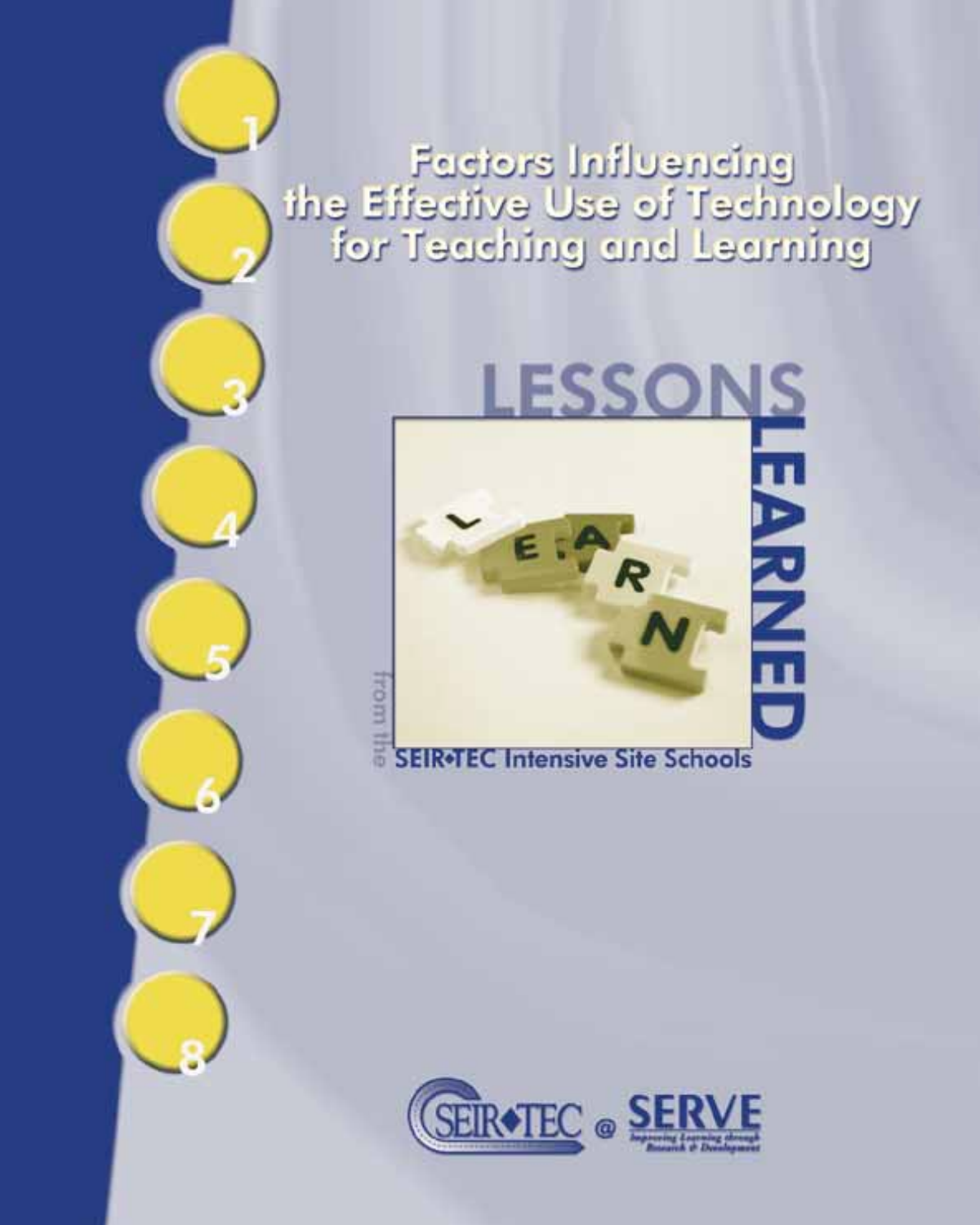Factors Influencing the Effective Use of Technology for Teaching and Learning: Lessons Learned from the SEIR◆TEC Intensive Site Schools

### **2nd Edition, 2001**

**Written by**

Elizabeth Byrom, Principal Investigator, SEIR◆TEC at SERVE Margaret Bingham, Director, SEIR◆TEC at SERVE

**Produced by the Communications and Publications Department at SERVE** Charles Ahearn, Director Donna Nalley, Publications Director Richard Emond, Senior Graphic Designer



Associated with the School of Education, University of North Carolina at Greensboro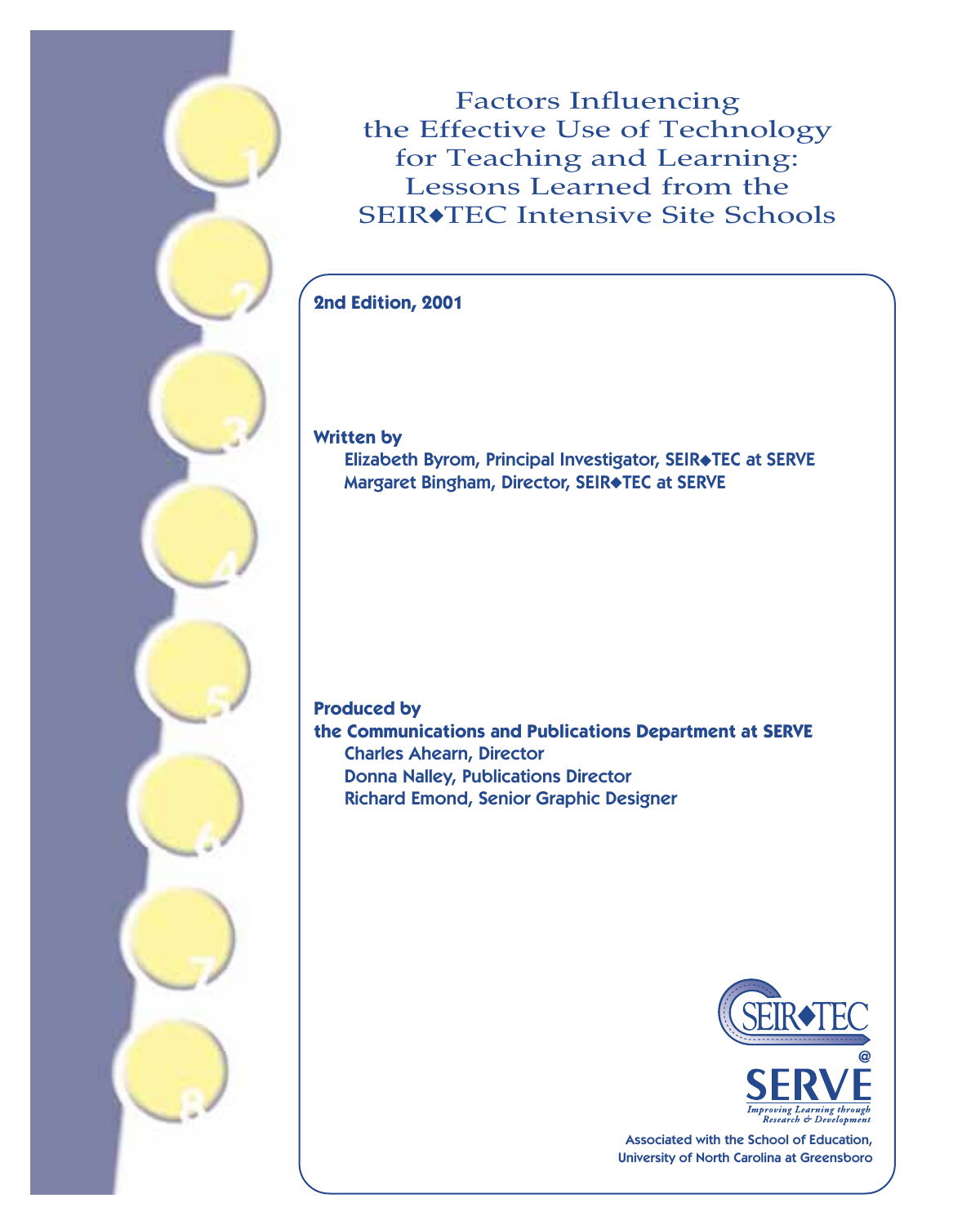### Acknowledgments

**SEIR**◆**TEC offers a heartfelt thank you to the schools where we learned the valuable lessons described throughout the booklet.**

Lakeside School District, Lake Village, Arkansas Laurel Nokomis School, Nokomis, Florida Jordan Hill Elementary School, Griffin, Georgia Booneville Middle School, Booneville, Mississippi Central Middle School, Whiteville, North Carolina Antonio Pedreira School, San Juan, Puerto Rico López Sicardó School, San Juan, Puerto Rico Rosemary Middle School, Andrews, South Carolina East Side Elementary School, Brownsville, Tennessee Ricardo Richards School, St. Croix, Virgin Islands Halifax Middle School, South Boston, Virginia

*Factors Influencing the Effective Use of Technology for Teaching and Learning: Lessons Learned from the SEIR*◆*TEC Intensive Site Schools* was written by Elizabeth Byrom (Principal Investigator) and Margaret Bingham (Project Director) with contributions from colleagues Sharon Adams, Theresa Arnold, Donna Ashmus, Jeanne Guerrero, Vicki Dimock, Mike Martin, Jeff Sun, Lori Tate, Beth Thrift, and Linda Valenzuela.

SEIR◆TEC staff appreciate the time and effort that the following reviewers contributed to this publication: Steve Bingham, Gloria Bowman, Curt Cearley, Karen Charles, Lynda Ginsburg, Sue Hamann, Kathy Howard, and Anna Li.

This second edition of *Factors Influencing the Effective Use of Technologyfor Teaching and Learning: Lessons Learned from the SEIR*◆*TEC Intensive Site Schools* is produced by the SouthEast Initiatives Regional Technology in Education Consortium (SEIR◆TEC), which is a partnership of national, regional, and university-based organizations that work collaboratively to help communities of learners use technology effectively. *Lessons Learned* is based on work that SEIR◆TEC conducted from 1995–2000 and involved the following organizations:

### **SERVE**

**Southwest Educational Development Laboratory (SEDL) Learning Innovations at WestEd AEL, Inc. Florida Instructional Technology Resource Center (ITRC) at the University of Central Florida National Center on Adult Literacy (NCAL) at the University of Pennsylvania Southern Regional Education Board (SREB)**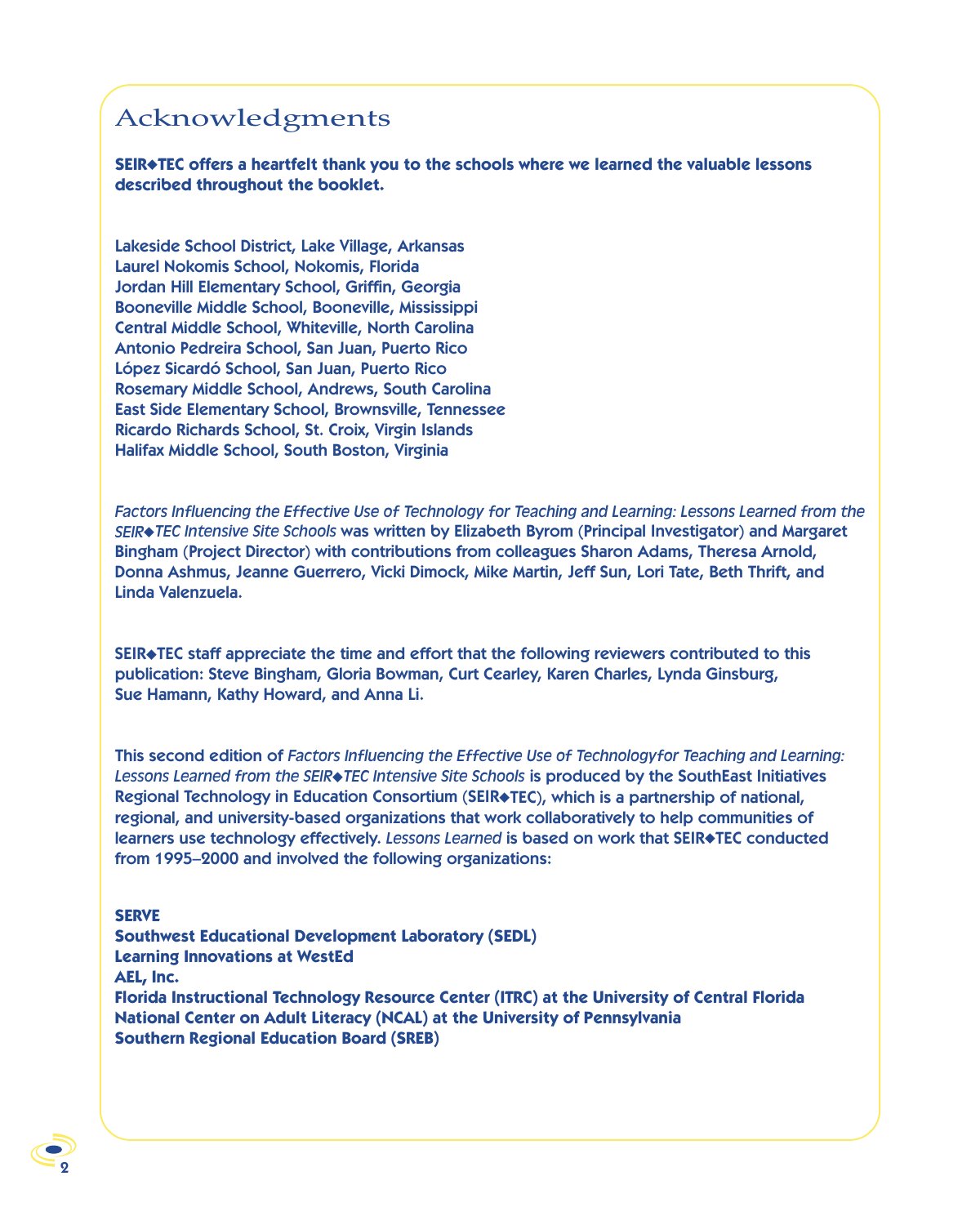### Lessons Learned

Why is it that some schools are effectively using technology for teaching and learning while other schools are not? This question is often asked as educators and technology supporters seek ways to enhance educational opportunities for students. In this booklet, members of the SEIR◆TEC staff shed some light on the factors that influence technology adoption by sharing some of the lessons learned and observations made from work with resource-poor schools across the region. Accompanying each lesson are suggested steps that educators might take in order to move their technology programs forward and a story from one of the SEIR◆TEC intensive site schools.

From 1995 to 2000, SEIR◆TEC provided technical assistance and professional development to 12 schools, which we refer to as *intensive sites*. Typically, this effort entailed a member of the SEIR◆TEC staff spending three or four days per month working with teachers and administrators on various aspects of technology integration, especially professional development and technical assistance. The nature and extent of the initiatives were determined in large measure by the needs of local teachers and administrators, such as technology planning, teaching with technology, and program evaluation. Most of the intensive sites have made substantial progress toward technology adoption and integration. By "progress," we mean that technology is integrated into the curriculum, and teachers and students use technology in meaningful ways to enhance learning. We hope that by sharing lessons learned and observations about the factors that affect the schools' successes, SEIR◆TEC can provide a way for educators in other schools to gain insights that will help them develop and improve their own technology programs.

3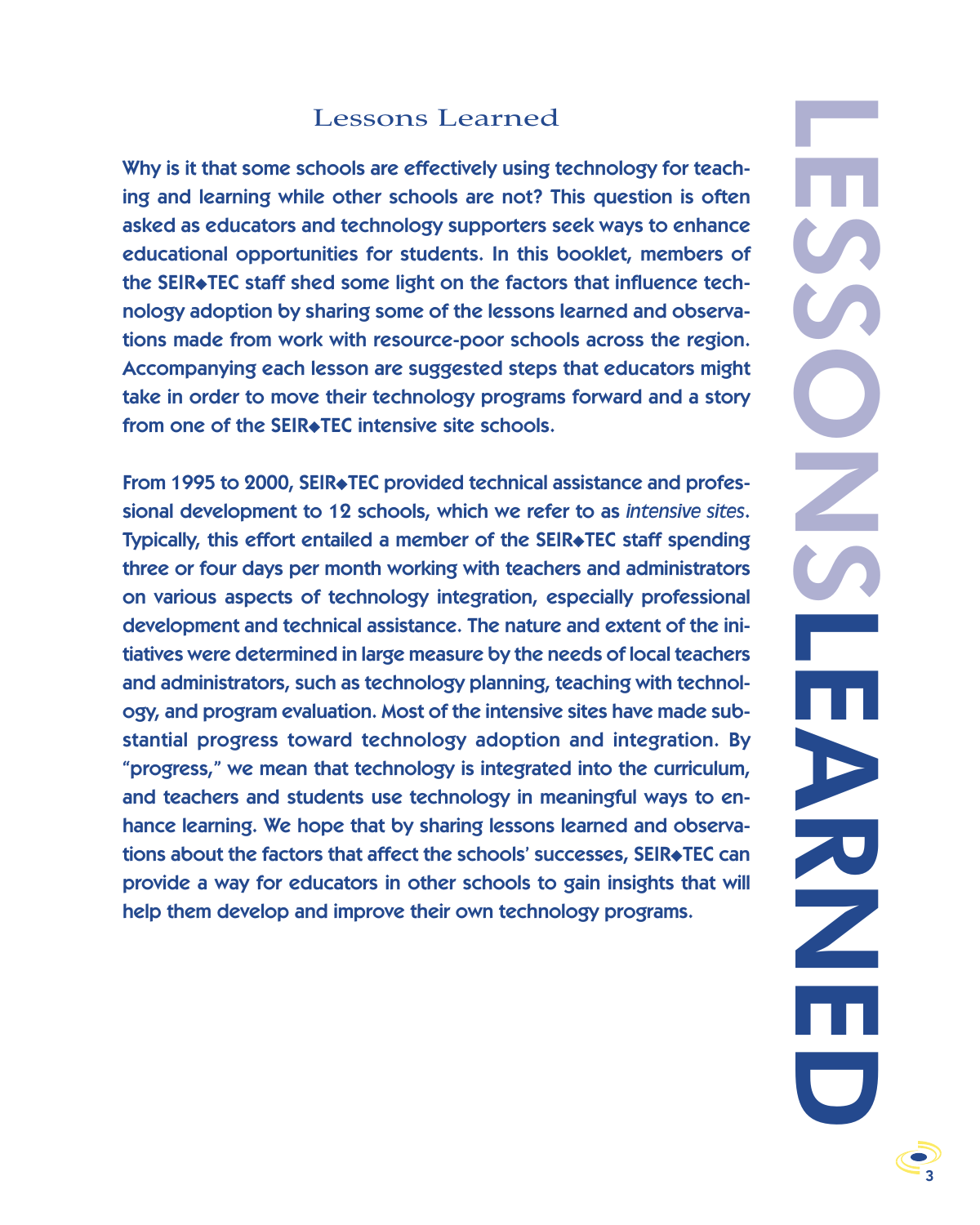### Lesson #1 Leadership is the key ingredient.

Our experiences in working with the intensive sites confirm what the research literature says, that leadership is probably the single most important factor affecting the successful integration of technology into schools. This is true at all levels—state, district, and school. For example, the states with the most successful technology programs are those that have had visionary governors, legislators, and department of education staff who are committed to the use of technology as a tool for teaching and learning. Similarly, the schools that have made the most progress, including our intensive sites, are those with energetic and committed leaders. What do effective leaders do? Here are some specifics.

**a. Start with a vision.**

*1*

It is especially important at the school level for the principal to have a vision of what is possible through the use of technology and to be able to work with others to achieve the vision. Without this vision and the translation of the vision into action, lasting school improvement is almost impossible. The schools in which SEIR◆TEC has had the greatest impact are the ones with the strongest leaders—leaders who are committed to helping their teachers and students use technology effectively.

### **b. Lead by example.**

Effective principals lead by example. They have a clear idea about how technology can support best practices in instruction and assessment; they use technology fluently; and they participate actively in professional development opportunities. The leader who expects to see technology used in the classroom but does not use e-mail or find information on the Internet sends, at best, a mixed message.

**c. Support the faculty.**

In addition to modeling the use of technology, supportive school principals highlight the efforts of teachers who attempt to use technology to improve teaching and learning. They do so in meaningful ways, such as providing opportunities for teachers to make presentations at state technology conferences or to participate in technology demonstration projects. Effective leaders also attend professional development sessions with their teaching staff.

Research on teaching and learning in technology-rich environments and SEIR◆TEC members' experiences in technology-poor schools support the notion that educators go through incremental stages on their way to becoming technology proficient (cf., Dwyer et al, 1991; Apple Computer, Inc., 1995; Lemke and Coughlin, 1998.). Research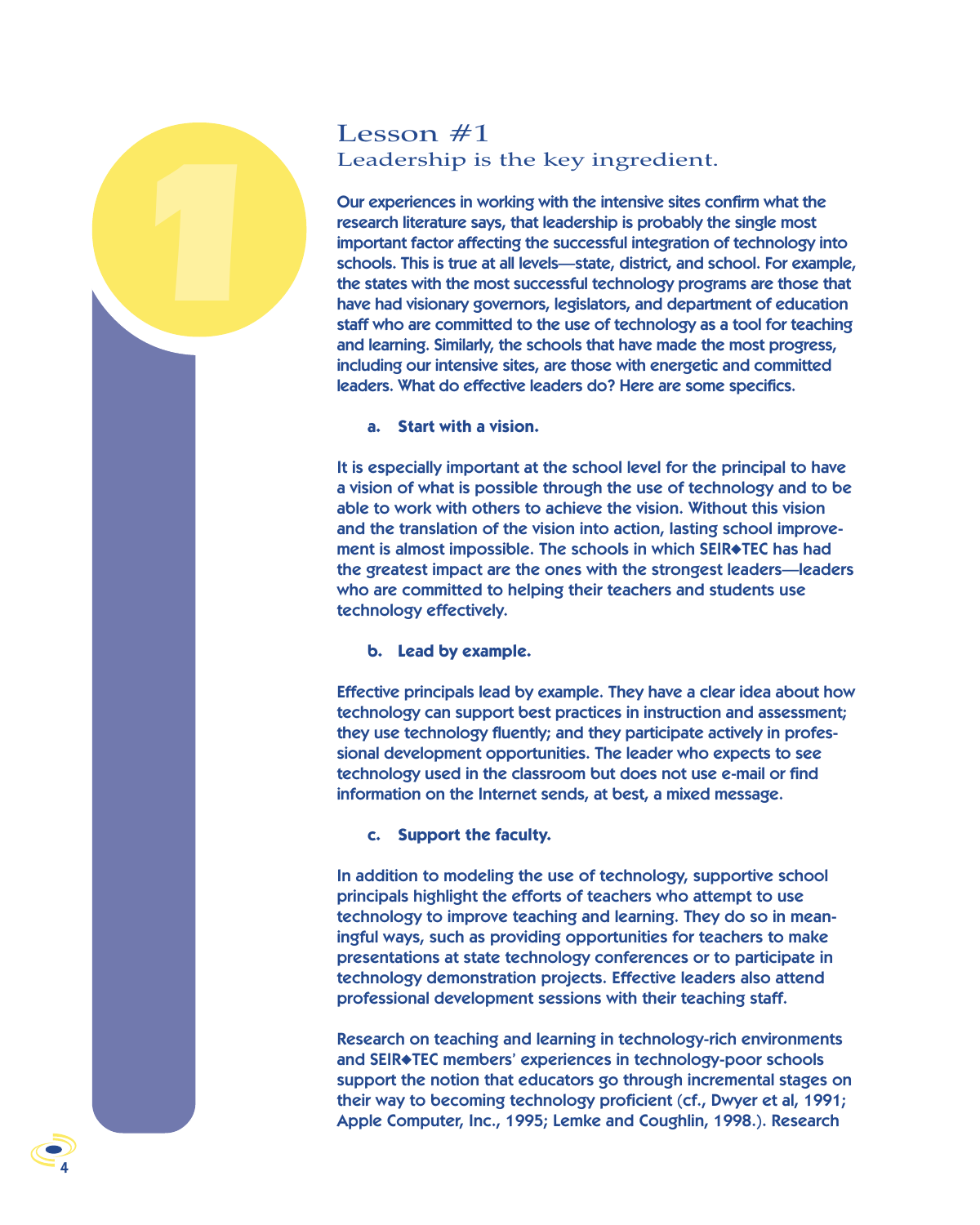and experience also indicate that teachers and administrators need support from school and district leaders as they go through the stages. As teachers try new strategies and adopt new technologies, they are bound to stumble; it is up to the principal to assure them that it is okay to be less than graceful as they are learning.

**d. Focus, focus, focus.**

Real reform takes a lot of time and energy. Faculty who are bombarded with a constant stream of new initiatives quickly become overwhelmed and resentful. Effective school leaders focus on reform initiatives that offer the most promise for improving teaching and learning, and they ensure that faculty have the resources, skills, and time necessary for turning the promise into reality.

### **e. Share leadership roles.**

School technology committees can play an important role in making decisions that reflect the needs of a total school community. Administrators help this happen by showing both interest and trust in decisions that the group makes. Committee members should be those who are representative of the total faculty and staff and selected by a method other than principal-appointment. Committee meetings should not begin with the principal or technology coordinator announcing his or her software decision and who will get the new computers that just arrived. Shared input and decisions are critical for committee members to feel that they serve a real role and to increase the chances that decisions will be implemented.

### **f. Use evaluation to further professional growth.**

Professional development is necessary as school teams strive to reach their vision for technology. Sometimes, teams depend on evaluation instruments for selecting and planning the most appropriate professional development models and strategies, but not many of the teacher evaluation instruments currently in use encourage effective teaching with technology. Typically, instruments provide either a list of general requirements, such as "Teachers will conduct at least two technology-supported lessons per year," or they present a checklist, such as "Appropriate technology use: Yes/No." We have found that other tools can be more helpful, such as self-assessments of teacher technology skills and use and open-ended classroom observation protocols. Instruments that include indicators of good practice and rubrics of success are also useful in helping to identify next steps in an educator's professional growth plan. Some examples of useful instruments can be found in SEIR◆TEC's *Planning into Practice* document (www.seirtec.org/P2P.html) and on the High Plains Regional Technology in Education Consortium's website at http://profiler.hprtec.org.

### **Lesson 1—Leadership is the key ingredient.**

### **Story to Tell:**

### **Booneville Middle School, Booneville, MS**

Leadership was the key at Booneville Middle School. The principal, Linda Clifton, had a vision of how technology could benefit the students of the school. She used this vision and a belief in what the staff and students could accomplish to obtain the first technology grant for the school. Supplemented with technical assistance from SEIR◆TEC, she leveraged this initial support to obtain additional resources. All the while, she urged, supported, and energized the teachers to incorporate technology into their classroom activities. Under her leadership, the school progressed from a couple of Apple IIe computers to a fully networked campus with a new technology-rich science building. In recognition of these accomplishments, the school was honored at the national SchoolTech Expo Showcase of Model Schools. When Ms. Clifton left the school, the faculty members who had been the most active technology users maintained the momentum she had created. By having a focus and by sharing the leadership with these faculty members, Ms. Clifton demonstrated that leadership is a key to effective technology use.

### **Ways to Apply this Lesson**

◆ ◆ ◆

- 1. Offer focused training on leadership for technology.
- 2. Provide models and examples of effective leadership.
- 3. Establish peer collaboration groups, such as groups of principals or technology coordinators.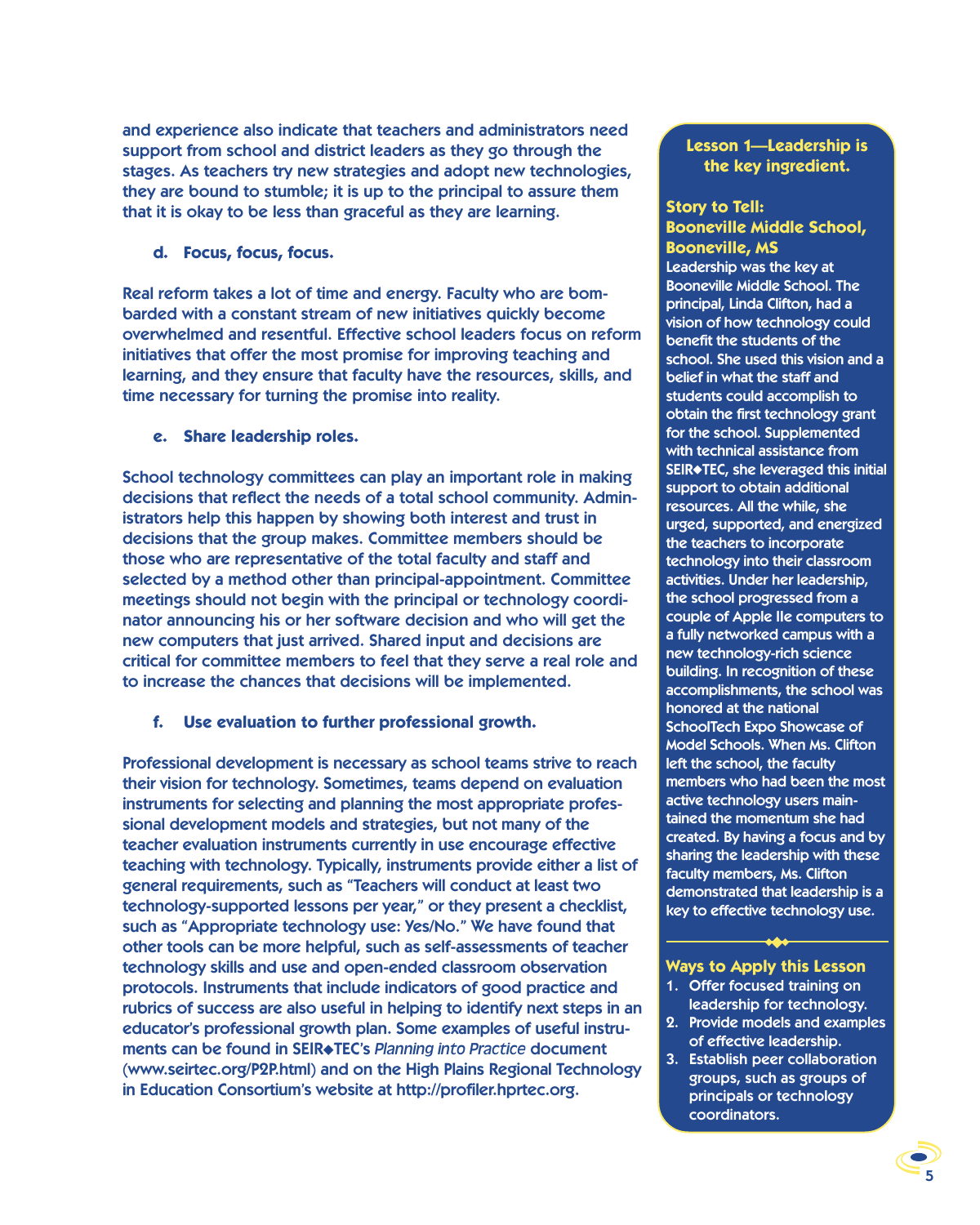### Lesson  $#2$ If you don't know where you're going, you're likely to wind up somewhere else. —Yogi Berra

Yogi Berra may not have had technology plans in mind when he made his famous statement about knowing where you're going, but it certainly applies. Each organization, whether it is a district or an individual school, needs to spend time developing and updating a comprehensive plan—starting with its vision, mission, and goals. Every decision made should be one that supports the organization's vision. The degree of success that a school has in implementing technology will depend, in part, on the quality and maturity of its technology plan. A technology plan that reads like a shopping list cannot guide a school in making its hardest decisions. A useful plan reflects the ideas of an entire school community and is connected to overall school goals. It focuses on the use of technology to support teaching and learning. When we first began working with the intensive site schools, many needed assistance not only in writing a plan, but also in creating a process for developing, implementing, and updating the plan. After all, there's not much point in spending time and energy on a plan that's going to sit on a shelf and not be used.

We have noticed that the plans and processes created at some of the intensive site schools share some of the same problems as school technology plans everywhere. The first is a tendency for one individual or a few people to write the plan, a practice that flies in the face of the notion of stakeholder buy-in and community involvement. A second is that many plans lack a detailed component or plan for professional development that covers the broad range of skills teachers and administrators need. The third common problem is that most plans lack a component for evaluating the success and effectiveness of the program. The omission of components usually stems not from a lack of interest but perhaps from a lack of expertise in how to set up an effective professional development program in technology or how to conduct an evaluation that will yield meaningful and useful results. The chart on the following page is an outline of a technology plan that has all the essential elements.

Implementing the plan also requires working together in groups, devising new patterns for staffing, and many other organizational changes that are brought on by the use of technology. However, many plans never go beyond the early stages because no one is assigned responsibility for the implementation activities. Someone must be in charge for technology plans to be implemented.

*2*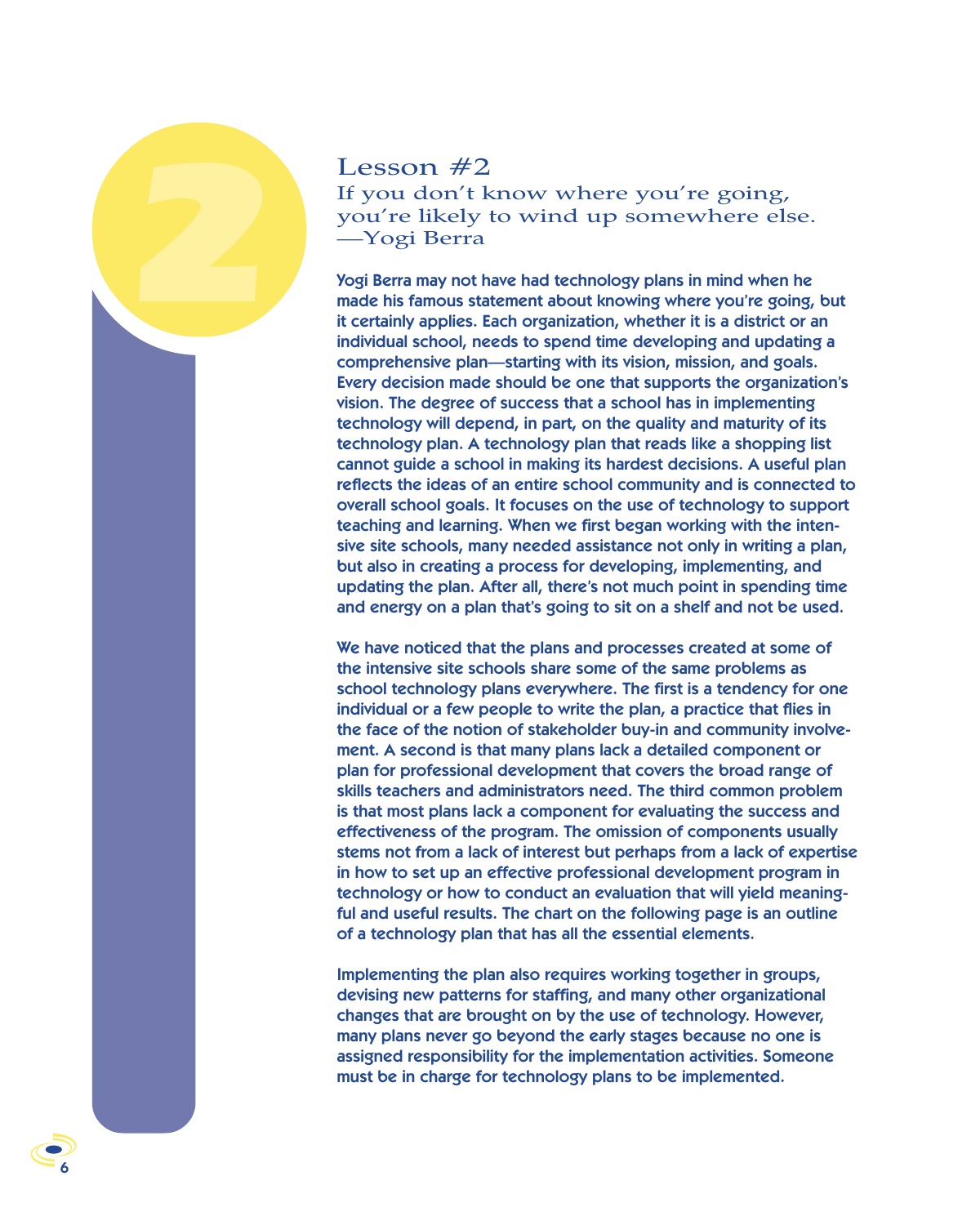Appoint someone in

your school

to be the technology

coordinator.

### Contents of a Technology Plan: An Example

- I. Executive summary/Introduction
- II. Our school's vision for educational technology
	- A. Why are we interested in using technology?
	- B. How will technology impact teaching and learning in our school?
- III. Current status of educational technology in our school
- IV. Planning focus areas
	- A. Curriculum integration
		- 1. Overview of our curriculum integration strategy
		- 2. Goals and objectives
	- B. Staff development
		- 1. Overview of our staff development strategy
		- 2. Goals and objectives
	- C. Community engagement
		- 1. Overview of our community engagement strategy
		- 2. Goals and objectives
	- D. Infrastructure
		- 1. Overview of our infrastructure strategy
		- 2. Goals and objectives
- V. Technology infrastructure design
- VI. Action plan by year (for five years)
	- A. Curriculum integration
	- B. Staff development
	- C. Community engagement
	- D. Infrastructure
- VII. Roles and responsibilities
- VIII.Budget summary/Funding strategies
- IX. Evaluation
- X. Appendices—Committee membership, inventories, survey data, glossary, bibliography

*From: Sun, J., Heath, M., Byrom, E., Dimock, K.V., and Phlegar, J. (2000).* Planning into Practice*. Durham, NC: SEIR*◆*TEC*

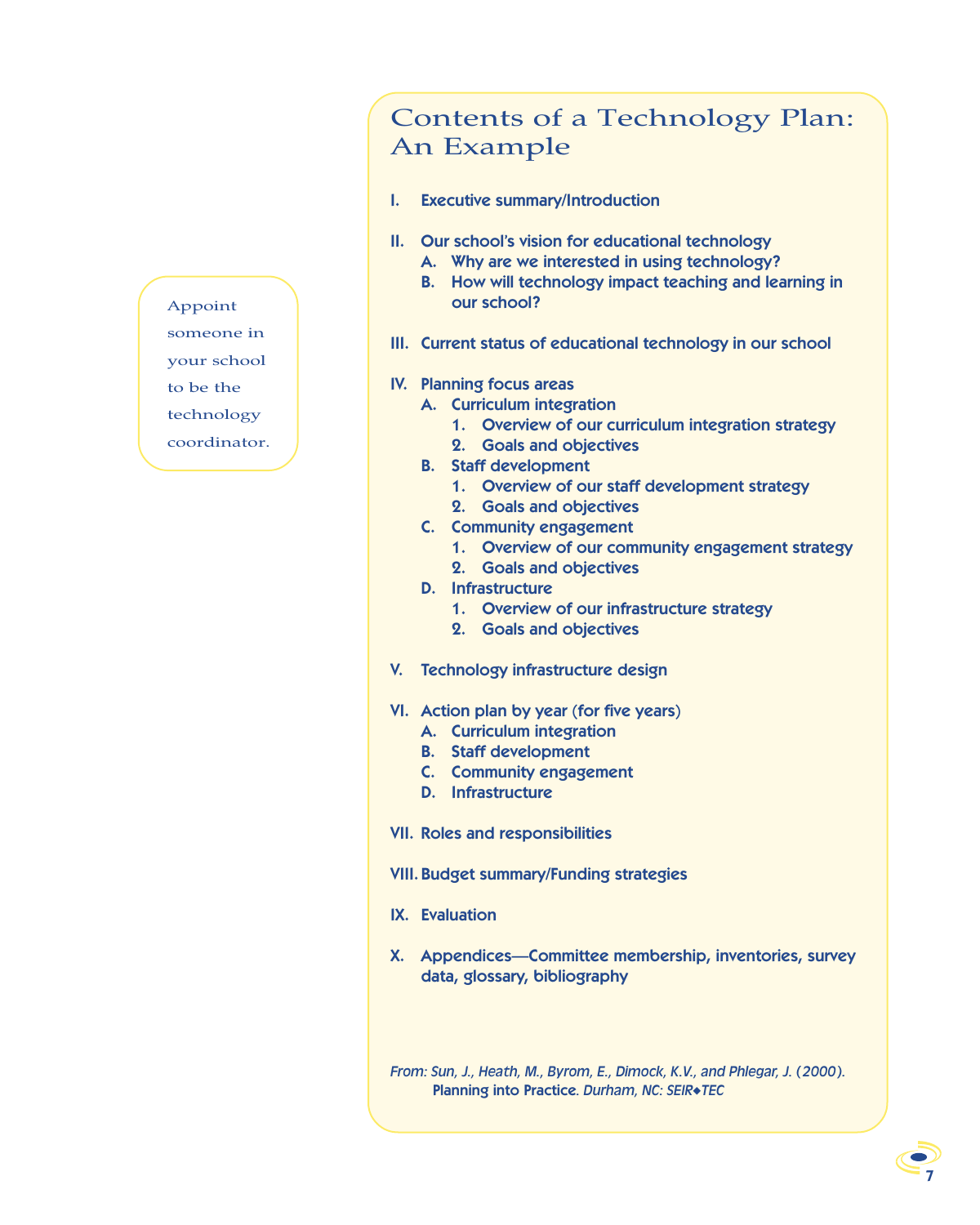### **Lesson 2—If you don't know where you're going, you're likely to wind up somewhere else.**

### **Story to Tell:**

**Andrews Elementary School, Andrews, South Carolina** Andrews Elementary School had a good basis for setting the direction for technology implementation at the school. The administrators had a strong vision that students and technology were a match. The staff believed this, but there just had not been sufficient time to develop a technology plan that addressed this vision and belief. A SEIR◆TEC School Leadership Academy provided them the vehicle to accomplish this task. The team from Andrews attended the SEIR◆TEC Academy for School Leaders in June 1999 with the goal of developing the beginning of a school technology plan and a job description for a school technology coordinator. They left the Academy with both documents in hand, and they returned to their school to involve the staff and administration. By the end of that school year, they had reached several important milestones:

- The school hosted a community-wide open house to celebrate the successful development of the new technology plan with almost all staff involved.
- A school technology coordinator was onsite.
- The county school board agreed to support the school's continued efforts.

Taking time to broaden their perspective, to involve a wide range of people in the plan development, and to create a plan—not a shopping list—all were steps to knowing where they wanted to go and getting started toward that destination.

◆ ◆ ◆

### **Ways to Apply this Lesson**

- 1. Take time to reflect on the current use of technology for teaching and learning.
- 2. Determine needs, create strategies for meeting the needs, and identify ways of monitoring progress.
- 3. Develop updated plans, coordinated with school, district, and state initiatives.
- 4. Network with people to gain a broader perspective.
- 5. Encourage staff to participate in conferences or to read grant proposals in order to learn new strategies from

A technology plan that reads like a shopping list cannot guide a school in making its hardest decisions.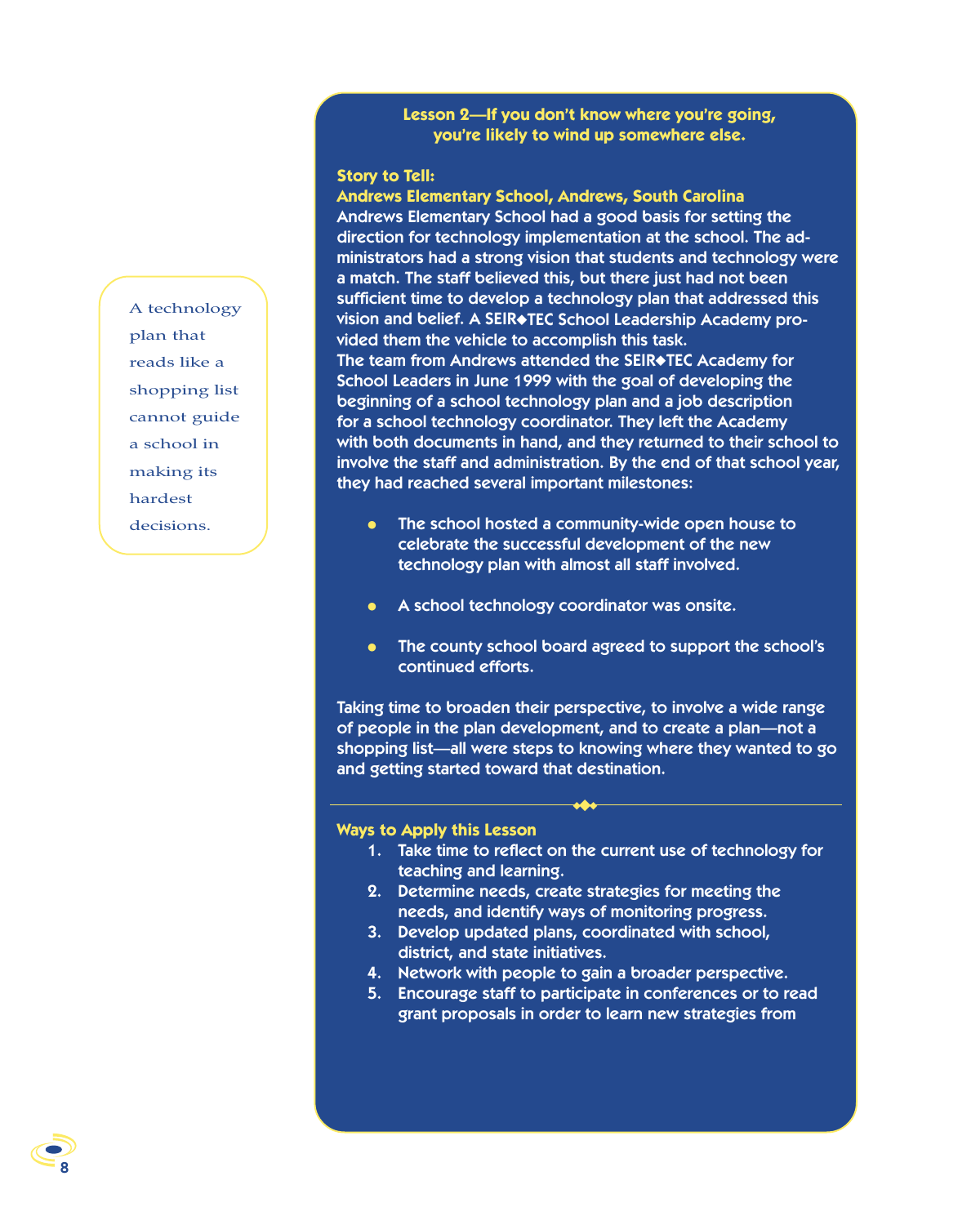

Truly integrating technology into teaching and learning is a slow, time-consuming process that requires substantial levels of support and encouragement for educators. The Apple Classrooms of Tomorrow (ACOT) studies (Dwyer et. al, 1991) of what happens in technology-rich environments have shown that teachers go through predictable stages in their use of technology and that this process takes from three to five years. A similar set of stages was identified by the Milken Family Foundation report in 1998 (Lemke and Coughlin, 1998). We have found that in technology-poor schools, the process takes even longer. In our intensive sites, we have also noticed that there seems to be a correlation between the amount and level of technical assistance we provided and movement along the continuum of technology integration, i.e., the schools that received the most attention are making the most progress.

In most of the resource-poor schools in our region, teachers have only had access to the basic types of training in which they learned to use a single application. Follow-up and support are the exception rather than the rule.

### **Lesson 3—Technology integration is a s-l-o-w process.**

### **Story to Tell: Puerto Rico Schools**

*3*

One of the highlights of SEIR◆TEC's work with two intensive sites in Puerto Rico has been a summer Academy. After the 1999 Academy, teachers from the sites and other schools returned to their schools to use their new ideas and technology skills for teaching and learning. Only later, when they came together for a one-day update meeting, did they begin to realize the full potential of what could be done with the skills they had acquired in the summer. By participating in the follow-up session to the training, the teachers began to recognize the stages of technology proficiency they were currently experiencing. They left the event with the knowledge to advance the integration of technology at their schools. The one-time summer event had not been sufficient to achieve this level of knowledge. They needed experiences over time to truly integrate technology in the classroom.

### **Ways to Apply this Lesson**

- 1. Provide follow-up to technology integration training.
- 2. Recognize the stages of using technology in teaching and learning.

◆ ◆ ◆

3. Acknowledge that using technology is an up-and-down process. You might be up in using one resource and technique but starting at the bottom with each new initiative.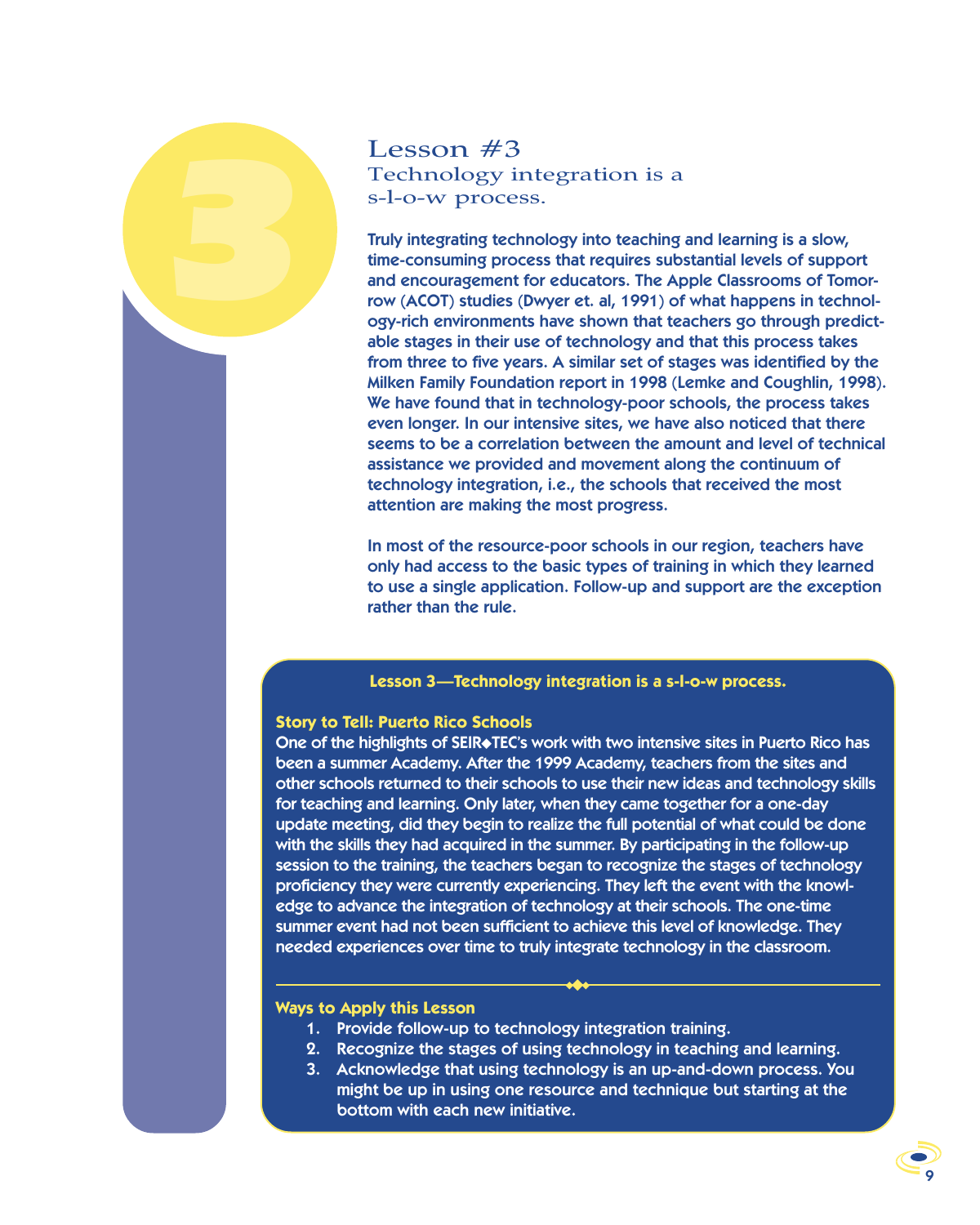### Lesson #4

*4*

No matter how many computers are available or how much training teachers have had, there are still substantial numbers who are "talking the talk" but not "walking the walk."

When you consider that microcomputers have been in schools for over 20 years, and most teachers have participated in some type of professional development, it is still surprising to see how many teachers do not use technology at all. We know and appreciate that there are a variety of reasons, some of which we cannot do anything about and others that we can do something about. For example, there are a few research studies that indicate that some teachers have a natural proclivity toward using technologies in general and computers in particular, while others do not. And, like the general population, there are some teachers who embrace change, while others resist it. On the other hand, there are some research-based practices and common-sense strategies we can implement that enhance the likelihood that teachers will begin using technology. The listing of "Features of Effective Learning Experiences," which is provided below, is a research-based guide for professional development in general that can easily be applied to experiences leading to technology use.

### **Features of Effective Learning Experiences**

10

- 1. Learners help plan the learning experience to fit their needs.
- 2. New information is received through more than one of the five senses. For example, learners may read text, hear an explanation, view a demonstration, or use materials.
- 3. Learners process information in more than one context and in more than one way. They may write in journals, analyze case studies, role play, hold small group discussions, conduct interviews, present lessons, solve problems, use art or music to express ideas, construct objects, etc.
- 4. Questions are thoughtfully and thoroughly discussed.
- 5. Learners are encouraged to reflect, wonder, suppose, and predict.
- 6. New concepts and information are related to current knowledge and experience. Learners may connect the new with the old by drawing on previous experience to illustrate new ideas; by comparing and contrasting new knowledge with previous knowledge; by applying new strategies or skills to familiar situations; by constructing metaphors for new concepts. Or new information may trigger a process of deconstructing previous knowledge.
- 7. The learning environment is collegial. Learners learn from one another. Ideas and perspectives reflect the ethnic and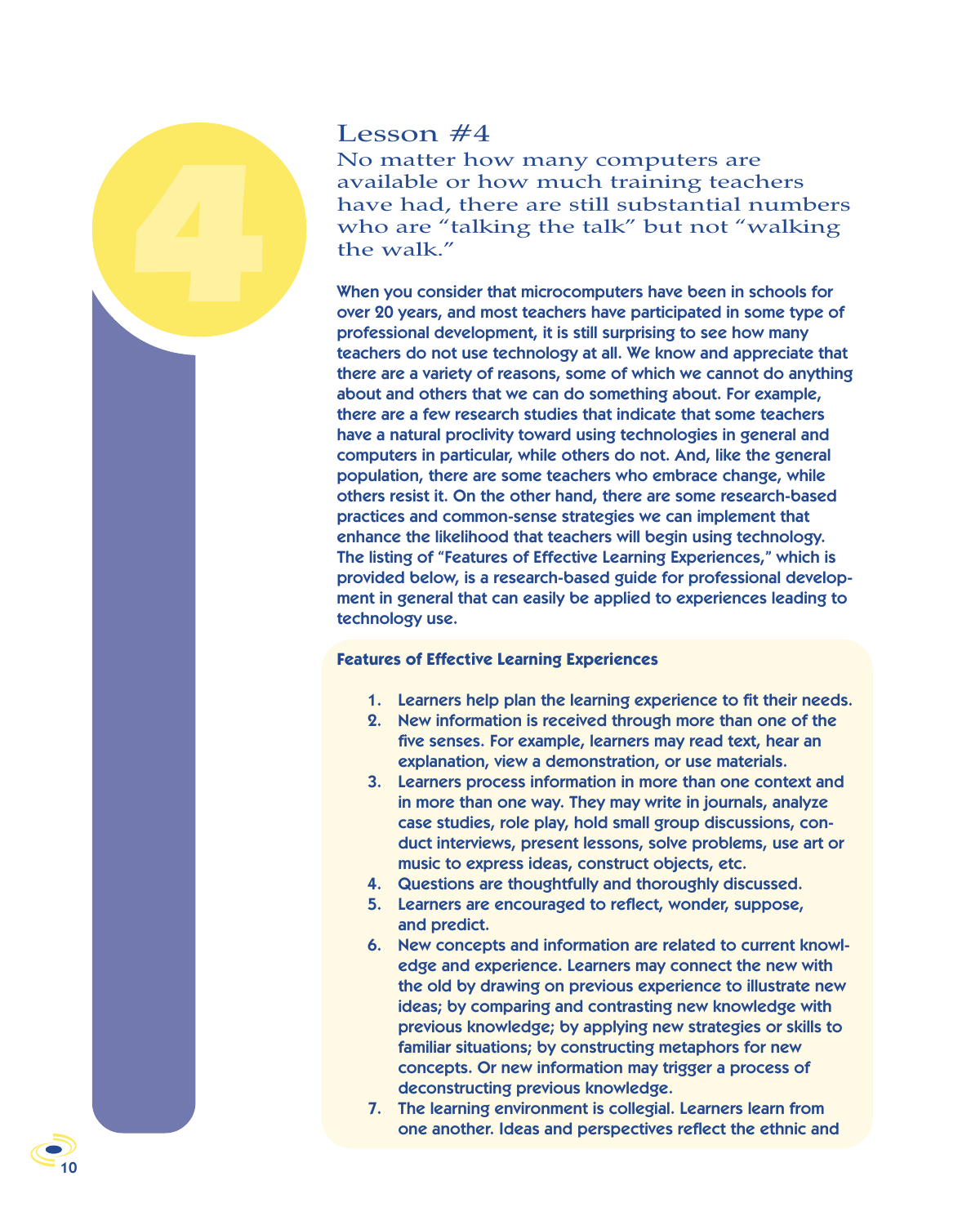gender diversity of the learners. Learners value and welcome diverse viewpoints.

- 8. Learners use new information over time, testing, comparing notes with other users, revising and refining understanding and practice.
- 9. Learners have access, when needed, to support and provide feedback from those with expertise.
- 10. Learners experience success.

*From: Collins, D. (1997).* Achieving Your Vision of Professional Development: How to Assess Your Needs and Get What You Want*. Tallahassee, FL: SERVE.*

When these features are incorporated into professional development and when the following common-sense observations from SEIR◆TEC's work in the intensive site schools are considered, changes can occur that lead to teachers walking the walk.

### **a. Begin with teaching and learning, not with hardware and software.**

As technology-oriented professionals, we have a tendency to frame professional development and technical assistance around technology tools, such as word processing and databases. We tell teachers, "Now, what you need to do is integrate word processing into your lesson plans," which can work with motivated teachers but not with those who need a lot of support (or a gentle shove). In short, teachers have a difficult time applying technology skills in the classroom unless there is a direct linkage with the curriculum, teaching strategies, or improvements in achievement.

Professional development tends to have a stronger impact when we frame it like this: "Let's look at what students are learning this year and then see how technology can make their learning more effective."

### **b. The training-of-trainers model means more than providing a workshop to a few people and expecting them to train their colleagues on what they learned.**

The training-of-trainers model for professional development might just be the most misunderstood or misrepresented model in education. Quite often, it is interpreted as one or two people delivering a workshop in which the participants are supposed to acquire the content knowledge and training skills needed for conducting turnaround training. Unfortunately, this seldom works because (a) the content is too complex to be mastered in a one-shot workshop, and there is no follow-up accommodation for the would-be trainers to become proficient; (b) there is no support for turn-around training; or (c) the would-be trainers are inexperienced trainers. For the model to work, all three barriers must be overcome.

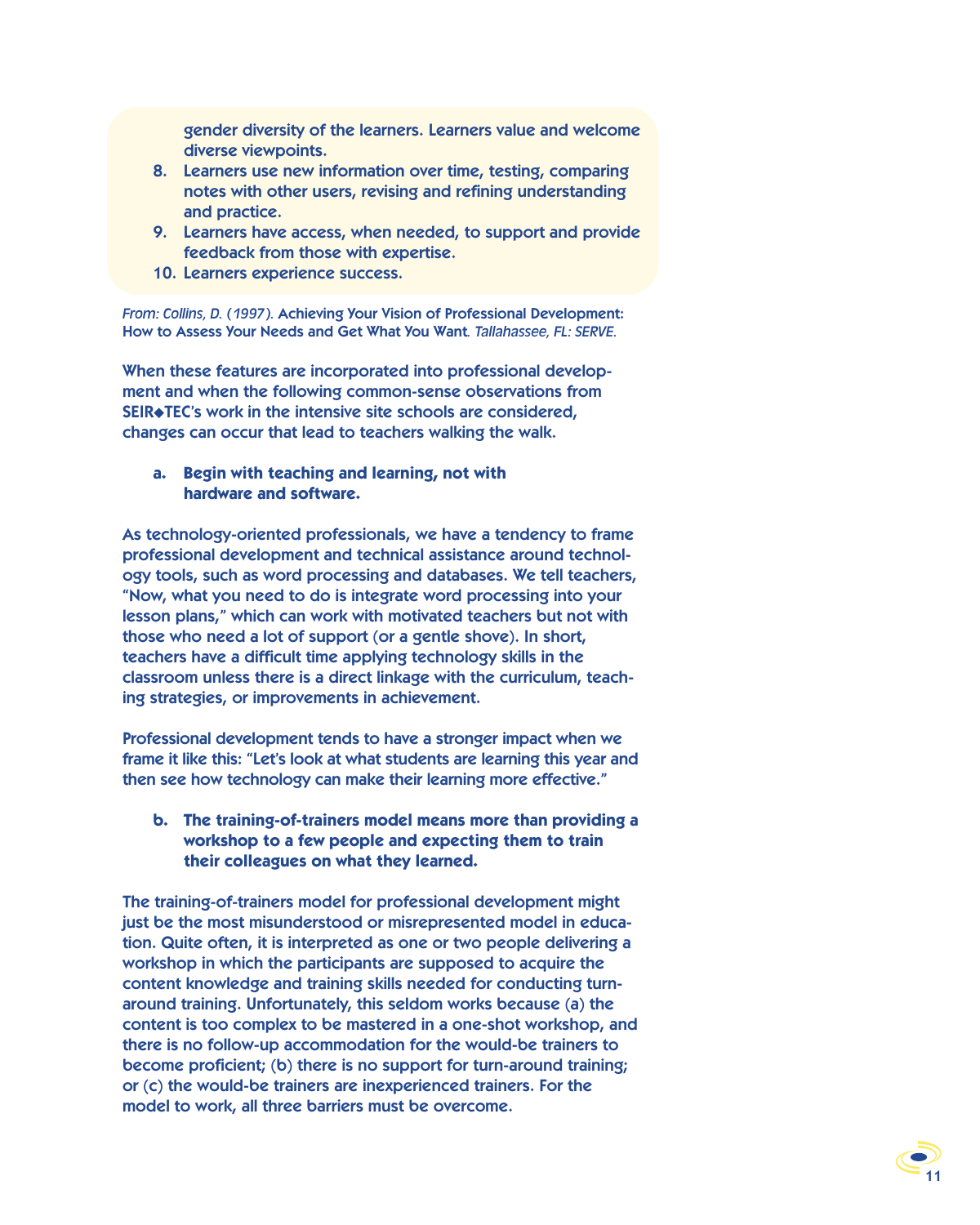### **c. Use teachers as mentors and coaches.**

Teachers teaching teachers is usually more effective than technology specialists teaching teachers. Although we have seen some topnotch training conducted by people with good technical skills but no classroom teaching experience, educators with both the classroom experience and technical skills tend to make a greater impact, even if their technical skills are not as strong as those of a technology specialist.

**d. It's a waste of time and energy to provide technology training when teachers don't have the resources, opportunity, and support needed to apply their new knowledge and skills.**

It should go without saying that it makes absolutely no sense to provide training on technology applications when teachers don't have access to appropriate hardware and software. Unfortunately, some school leaders continue to follow the tradition of sending teachers to workshops when it's convenient rather than when it's logical. All too many districts hold training during the summer even though teachers won't have the technology or support materials until January. On the other hand, districts with effective programs tend to use more thoughtful approaches, such as a district in Georgia that gives their teachers software two weeks before training events, so they will have time to get a sense of what it will do and how it works.

**e. Professional development is ongoing and comes in many sizes and shapes.**

Workshops and institutes aren't enough. Good professional development plans and programs incorporate a variety of strategies. Staff working with SEIR◆TEC intensive site schools report the following examples:

- 1. Staff development works well when designed for and provided to core groups of teachers, such as those in a particular curriculum area or grade level.
- 2. In some of our schools, half-day workshops have better attendance than 90-minute after-school sessions. If the workshops are held by grade level, teachers can share substitute teachers.
- 3. Professional development sessions on software applications should include time for teachers to explore the package, reflect on how they might use it in their teaching, and experiment with presentation options (e.g., data projector or individual computer). Follow-up, small group, and one-onone sessions on effective classroom use enhance the likelihood that what teachers learn is applied in the classroom.

Workshops and institutes aren't enough. Good professional development plans and programs incorporate a variety of strategies.

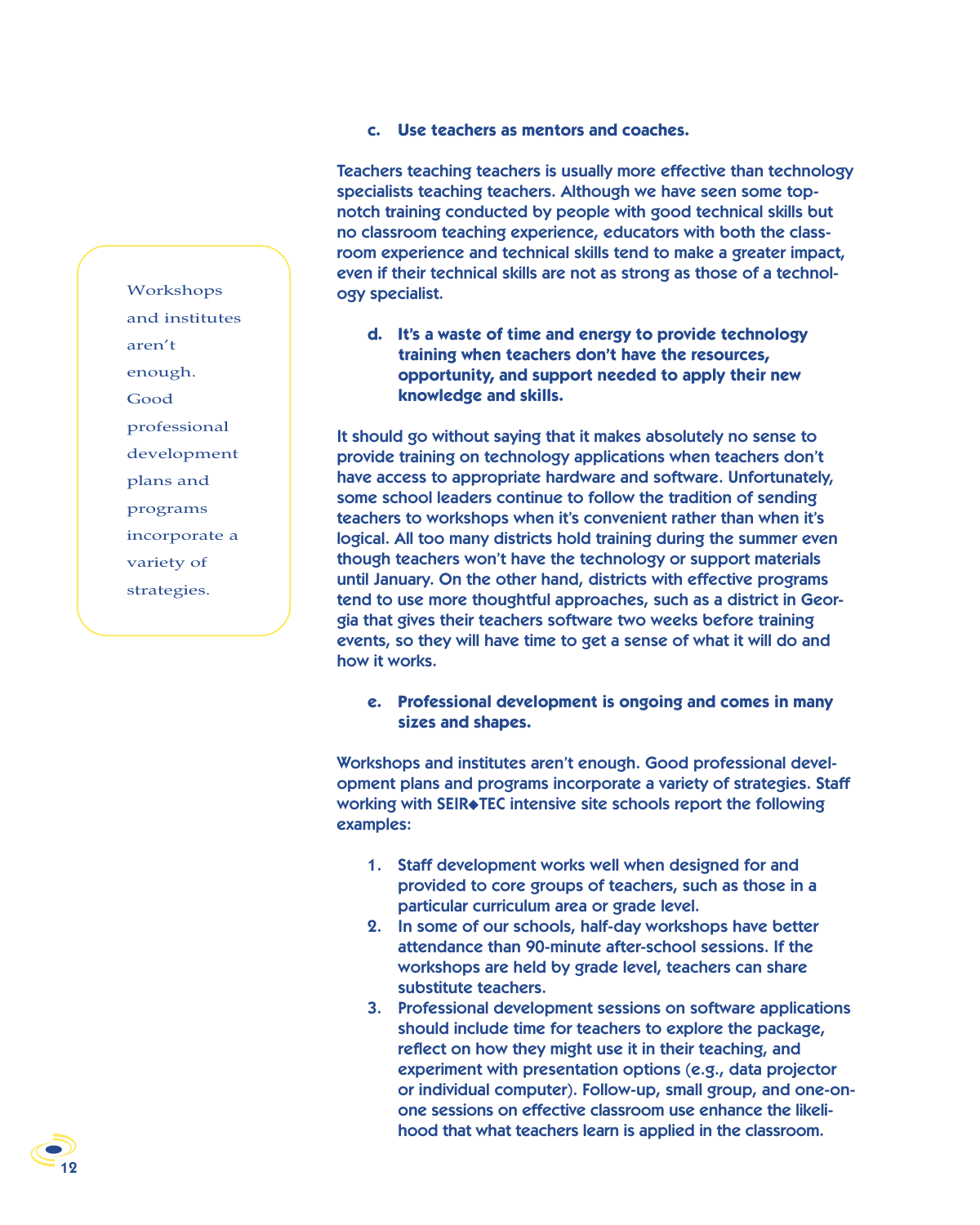- 4. Helping teachers and students develop multimedia presentations for their local school board or PTA not only helps them tell their story but also helps them develop technology proficiency.
- 5. Teachers are motivated by staff development credit. One district awards credit when teachers complete a workshop, hand in a lesson plan integrating the new teaching strategy or software application, and are observed using the strategy or application effectively in the classroom.
- 6. A little bit of positive attention for teachers who embrace technology can go a long way. For example, when administrators allocate staff development funding for teachers to make presentations at state or national technology conferences, the resulting enthusiasm and support for technology integration is dramatically increased. Another reward strategy is to give technology-using teachers first dibs on new technologies in the school. It can cause bruised feelings in the short run but seems to increase technology use in the long run.

### **Lesson 4—No matter how many computers are available or how much training teachers have had, there are still substantial numbers who are "talking the talk" but not "walking the walk."**

### **Story to Tell: Halifax Middle School, South Boston, Virginia**

Although teachers often have a difficult time sitting through professional development activities after school, educators at Halifax Middle School found a way to turn the time into an energizing experience for all. They first identified members of the staff with certain technology skills and interests. Working with a SEIR◆TEC staff member, they assigned the faculty members to teams. Some were subject teams; some were grade level teams. The staff members with the selected skills became the teachers for interactive work sessions once a month. The entire group determined a classroom or grade level need that would benefit from the application of technology. Armed with a need, a fellow teacher to teach and mentor, and colleagues to share the learning, the faculty began their re-formatted afternoon staff development session . . . and experienced success! The ultimate beneficiaries were the students, whose achievement test scores in core content areas increased dramatically. The teachers at Halifax Middle had begun with the teaching and learning and had used their own colleagues as mentors to begin "walking the walk."

### **Ways to Apply this Lesson**

- 1. Conduct staff development with a purpose and a plan.
- 2. Determine and leverage skills that staff members already have.
- 3. Tailor professional development to participants' skill levels, curriculum areas, needs, and interests.

 $\leftrightarrow$ 

4. Provide ongoing professional development by utilizing mentors, peer coaches, online courses, and certification programs through colleges and university teacher education programs.

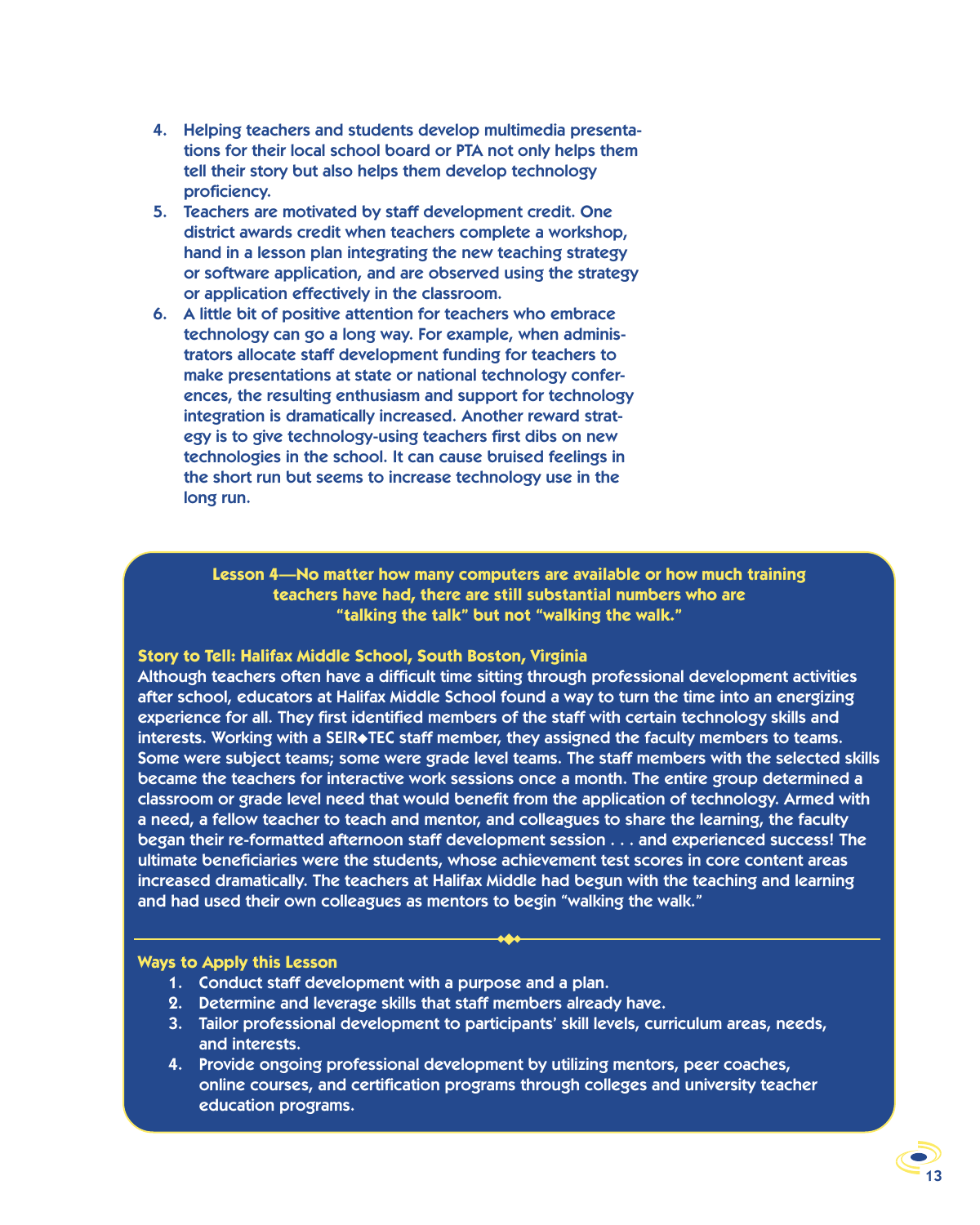### Lesson #5

*5*

Effective use of technology requires changes in teaching; in turn, the adoption of a new teaching strategy can be a catalyst for technology integration.

While legislators often expect to see a direct correlation between the amount of money spent on computers and improvement in students' scores on standardized achievement tests, we have observed that there are several intervening variables, such as the amount and quality of technology use by the teacher and the student. Effective use of technology often requires changes in the way teachers teach. In many cases, this means that teachers embrace strategies for student-focused learning, such as tailoring instruction to meet individual students' learning needs, helping students develop problem solving and critical thinking skills, and providing opportunities for project-based learning. In SEIR◆TEC's work in the intensive site schools, we have observed that it is the combined effect of pedagogically sound teaching practices and appropriate technologies that lead to improvements in learning.

We have also found that when professional development and technical assistance start with a particular teaching or learning strategy that the teachers believe will benefit their students (e.g., project-based learning, cross-curricular thematic units, cooperative learning) and then help teachers discover ways technology is a tool that supports the strategy, teachers are usually eager to try both the new instructional strategy and the technology.

**Lesson 5—Effective use of technology requires changes in teaching; in turn, the adoption of a new teaching strategy can be a catalyst for technology integration.**

### **Story to Tell: Central Middle School, Whiteville, North Carolina**

Central Middle School is one of the SEIR◆TEC intensive sites that made giant leaps forward in the use of technology for teaching and for student projects. Students developed multimedia reports and searched the Internet; teachers used computer teaching stations and incorporated websites in their lesson plans. The change in teaching strategies resulted from staff and administrators believing that the effective use of technology required a change from the typical teacher delivery mode. How did this happen? The technology director and the technology resource teacher for the district, working with SEIR◆TEC, determined what technology resources were available, worked with several teachers to design curriculum-focused training, supplied appropriate technology, and offered assistance from the coordinator. A few teachers changed their teaching style first. Then others began making changes, moving to studentcentered, problem-based learning using technology. Now, students expect to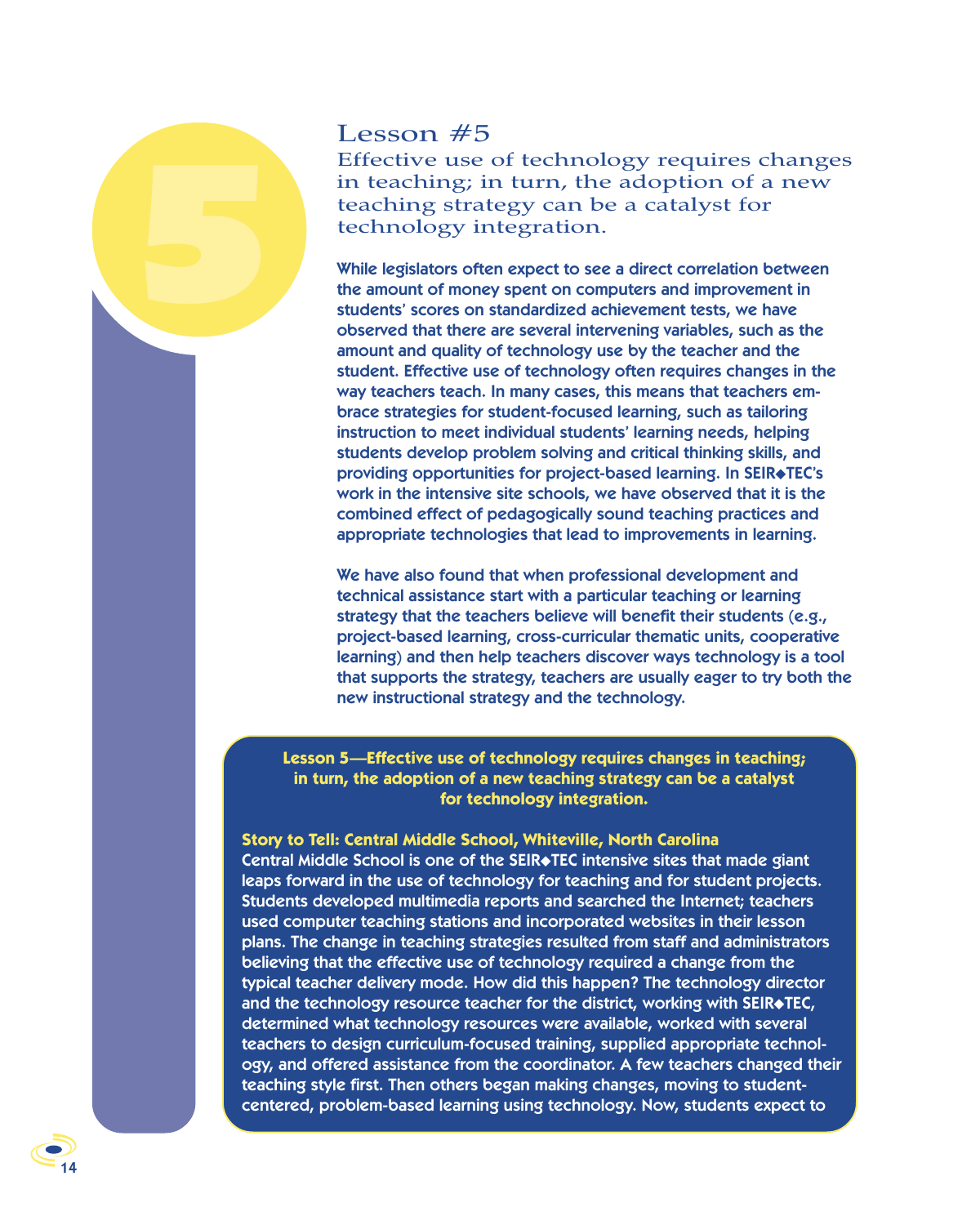present multimedia reports, not paper ones. They turn in typical bug collections complete with HyperStudio stacks about the bugs. And, students are teaching each other not just how to operate the technology but also the content they are investigating. Their teachers have changed the way they teach as they integrate technology into their teaching. The students are learning now in a highly motivated, student-centered environment—regularly using technology.

### **Ways to Apply this Lesson**

1. Conduct a technology audit of what resources are in place and their working condition.

◆ ◆ ◆

- 2. Map technology skills and applications with curriculum and standards.
- 3. Modify existing materials first; then create new materials.
- 4. Identify models and examples of successful teaching with technology strategies.



### Lesson #6

Each school needs easy access to professionals with expertise in technology and pedagogy.

Our experiences in the field confirm the notion that teachers need on-site and on-demand technical assistance with both the technology and the integration of technology into teaching and learning. Finding professionals who have expertise in both areas is difficult, and few schools have professionals with both. Many districts hire curriculum specialists and technology specialists and hope they work together. Sometimes they do; sometimes they don't. Resource-poor schools might have a curriculum specialist, but they seldom have access to anyone, in-house or externally, with the skills to assess their hardware requirements or troubleshoot problems as they start using new hardware and software.

One observation from the SEIR◆TEC intensive site schools is that inhouse teams of teachers are often assigned the role of providing technical assistance to their colleagues. With a shared vision and training, they provide the on-site and on-demand assistance that is needed and are soon considered the professionals with the expertise. Yet, that assistance is an extra duty for these educators. The lesson learned here is that to have the access to professionals—who are not also full-time teachers—requires documentation of the type of needs and the quantity of requests. The teams of teacher helpers who document their work and share this with administrators are the ones who stand a better chance of obtaining access to additional professional assistance beyond that of their colleagues.

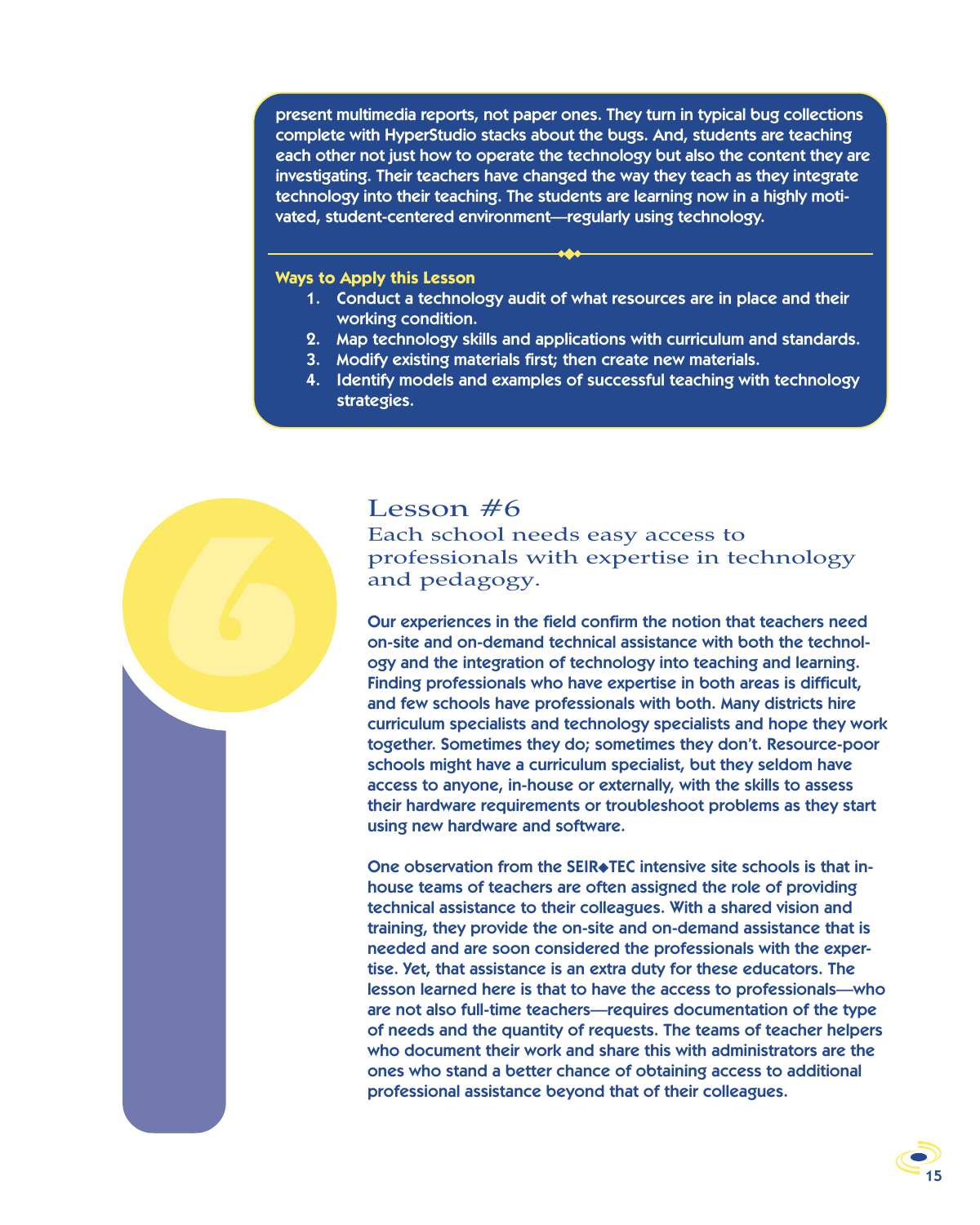**Lesson 6—Each school needs easy access to professionals with expertise in technology and pedagogy.**

### **Story to Tell:**

**East Side Elementary School, Brownsville, Tennessee** In 1996, the assistant principal and two teachers at East Side Elementary School wrote a Goals 2000 grant for \$89,000 to wire the school; purchase teacher mobile stations, tv/vcrs, and software; and conduct a bit of training. Three successful grants later, each member of the school staff had his own computer, printer, and Internet station, and the school had a newly renovated book-closet-turned-into-computer-staff-room for training, meetings, and sharing ideas. Yet, something was missing according to the assistant principal, Rhonda Thompson. Working with SEIR◆TEC staff, Ms. Thompson organized the school staff for team training on a variety of applications. The turning point to make the training by the SEIR◆TEC professionals pay off in increased teacher use of technology was when she selected a team of six teachers to be in-school experts. These in-school experts were to take the staff to the next level of use of technology. The six staff members were allowed time during the school day to practice with the software and Internet resources and to connect the curriculum standards to the resources. That summer, the team of six teachers offered training for the other teachers. When the training was completed, the team of six did not quit work. They were available to work with their colleagues during the next school year. East Side Elementary School now had access to professionals with expertise in technology and teaching, and in this way, they built a technology user support team from within.

### **Ways to Apply this Lesson**

16

1. If you can't afford to hire new staff for technology support, build the support from within, but recognize the extra work this requires from the existing staff.

◆ ◆ ◆

- 2. Connect to online technology support for technical problems and curriculum integration ideas.
- 3. Document the number and kinds of requests for technical assistance, and use the data to gauge the level of support needed.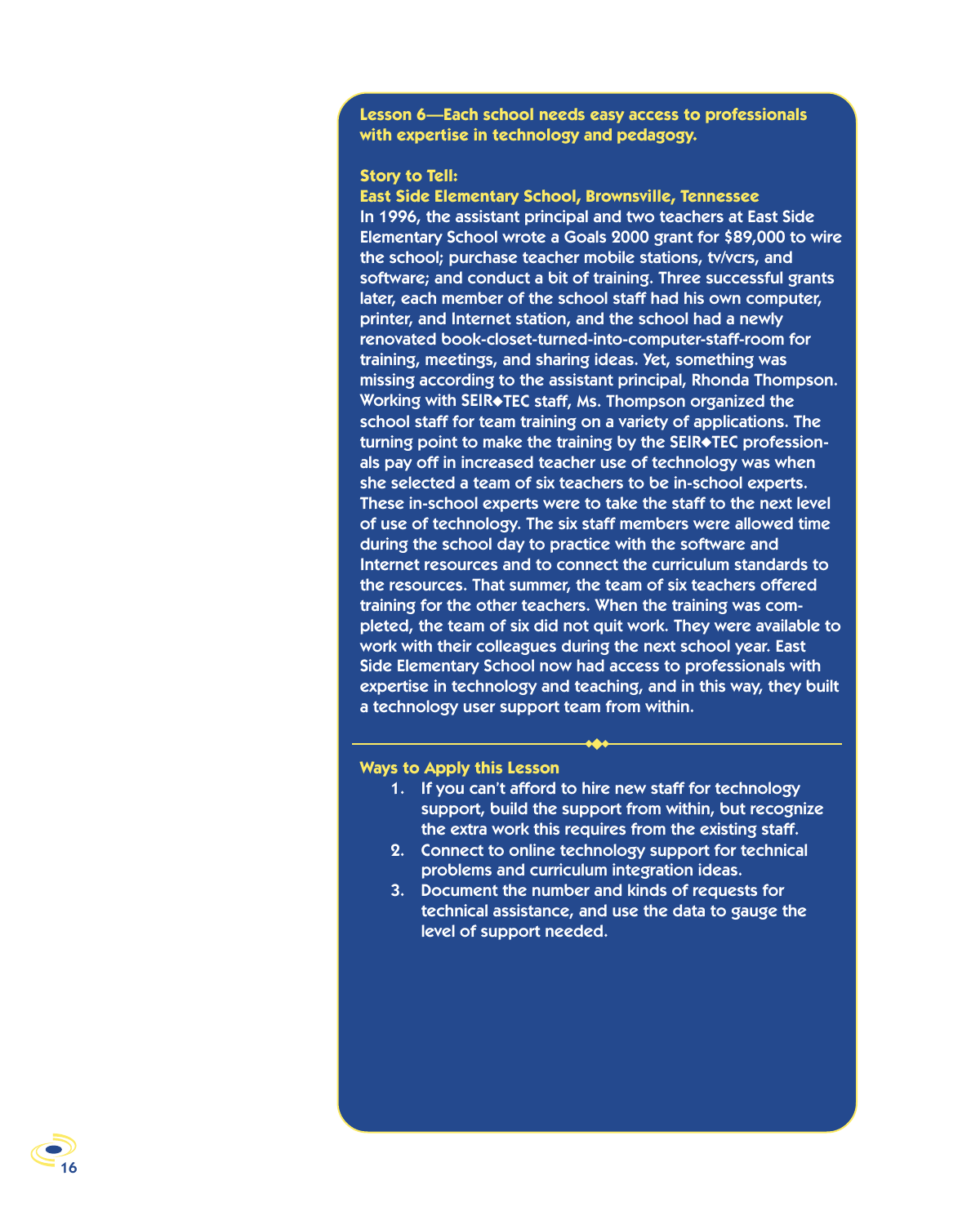

Lesson #7

Barriers to using technology to support learning are the same for all poor communities, but some populations have additional issues.

It is very difficult to focus on integrating technology to support learning if you cannot overcome basic technological equipment and facilities issues. Insufficient number of electrical outlets...No furniture for the equipment...Facility structural and environmental problems that prevent placement of network cabling...Limited or no security for the building and the equipment...No secured room for a lab...Leaking roofs...And, the list goes on. In getting the basics in place, schools that serve students in economically disadvantaged areas typically have greater barriers than schools in affluent communities. Many of the schools in our region are cases in point. In some instances, the buildings are so old that establishing an infrastructure is very difficult. For example, there are many schools that do not have high-speed Internet access and even more classrooms that do not have Internet access at all. In other places in the Southeast, the lack of security is a problem. Some of our schools cannot put computers in classrooms unless the windows are secured, which usually means installation of iron bars. And, living in the Southeast, we are occasionally reminded of the impact that the weather has on schools, such as hurricanes that wipe out microwave communication towers or destroy entire school facilities.

Many schools also have access issues. One type of access issue is physical: basic electricity is not sufficient, and the electrical infrastructure of many schools is unable to handle the additional load required by computer networks. In Puerto Rico and several rural areas stateside, for example, there are long lists of schools that need major upgrades to buildings and wiring that require major infrastructure investments. Another access issue is centered around the general lack of technology-based resources for Spanish-speaking educators and students. Educational software and materials on technology classroom integration in Spanish are just beginning to appear (cf., Boethel et al, 1999).

A common barrier for underserved and resource-poor schools is continuity of staff and leadership. In schools struggling to improve student achievement with limited resources within the school and from the community, the staff turnover is often high. At one of the intensive site locations, the principal remained year after year, but a majority of the staff was new almost every year of the five years of the project. All previous plans and professional development efforts for using technology in the classrooms began anew each year. Teachers started with the same lessons on using technology and with the same beginning projects for the students. Without access to

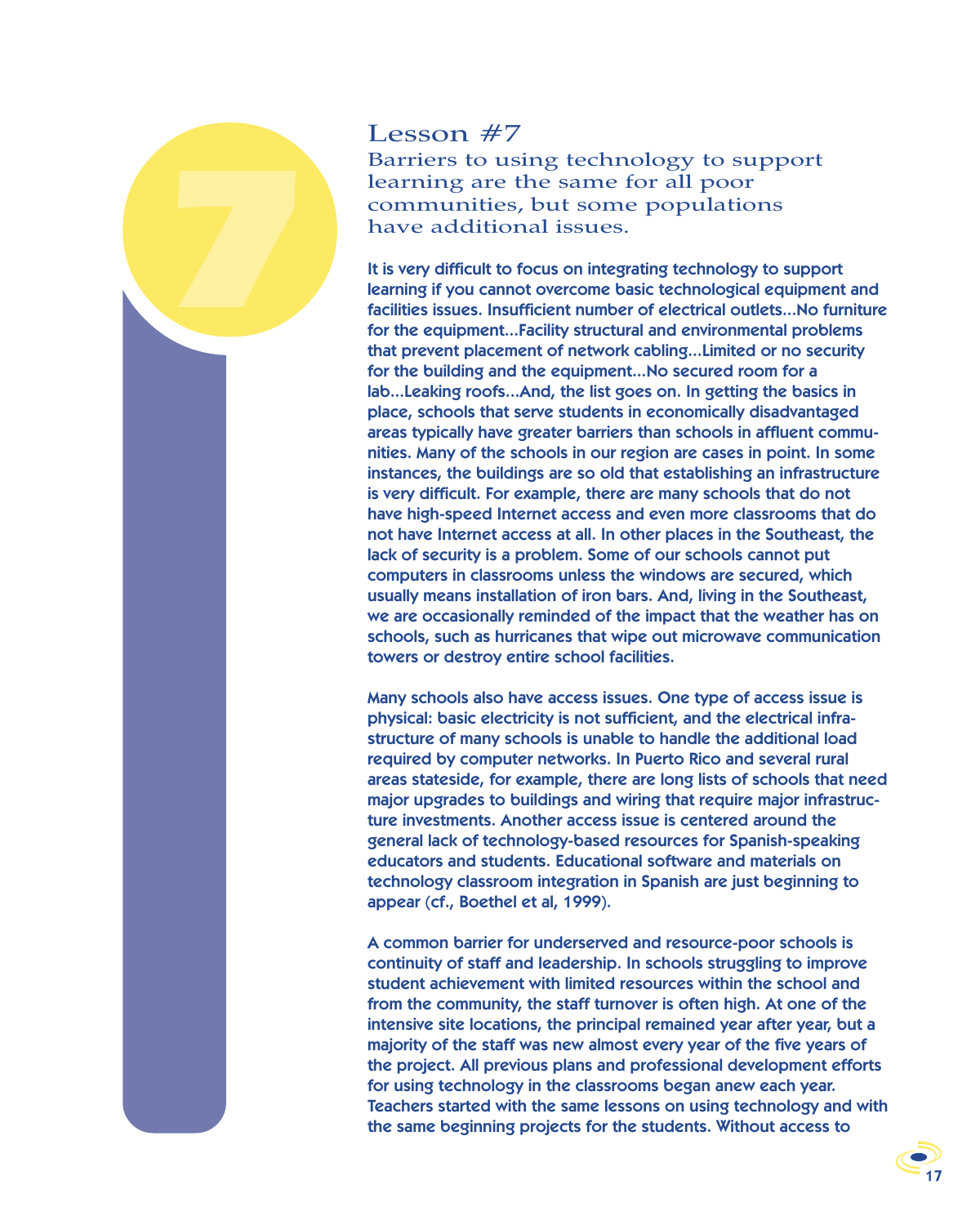technology resources in the community or at home to practice and extend the lessons learned, the students were caught in a cycle of doing the sameor similar technology projects each year.

Adult education and literacy is another area where there exists a barrier to using technology. Special materials are needed. As we strive to make resources available to the widest number and variety of programs, we try to enable constituent groups to build on each other's work rather than continuously reinventing the wheel. Adult educators benefit from opportunities to work with and/or learn from experienced, thoughtful K–12 educators. However, the adult literacy learners and settings are different enough from K–12 that the adult educators find that they also need to take these learnings and resources and then rethink and re-purpose them to create methods and materials that can be effective in their own instructional settings.

**Lesson 7—Barriers to using technology to support learning are the same for all poor communities, but some populations have additional issues.**

**Story to Tell: Ricardo Richards Elementary School, St. Croix, U.S. Virgin Islands** In the U.S. Virgin Islands, the barriers to using technology for teaching and learning are different from those experienced by the mainland schools in the Southeast. How? Hurricanes are a yearly menace to the island schools and to the technology infrastructure—destroying the technology resources and disrupting the ongoing implementation of technology in the classrooms. Maintaining consistent, reliable Internet access to all classrooms across the islands presents constant connectivity issues that other communities just do not face. Scheduling training and technology planning sessions is difficult from the standpoint of having presenters and experts travel to the site. What lesson was learned by the SEIR◆TEC intensive site schools and SEIR◆TEC staff working with these schools? Focus. Focus technology planning on educational barriers and problems that can be solved with technology. Focus professional development to maximize and extend the existing staff technology skills before expanding to new ideas. Focus on building a core of learners who can sustain the initiatives and new ideas between the visits by the experts and the technical assistance providers. By focusing efforts in these ways, SEIR◆TEC assisted the intensive site schools on the U.S. Virgin Islands in addressing the barriers special to their setting.

### **Ways to Apply this Lesson**

1. Identify the educational problem that technology can help solve. Then, focus on that problem.

◆ ◆ ◆

- 2. Locate others with similar problems and learn how they are addressing them.
- 3. Learn what resources and funding are available for special circumstances or populations, and advocate the development of additional products and opportunities.

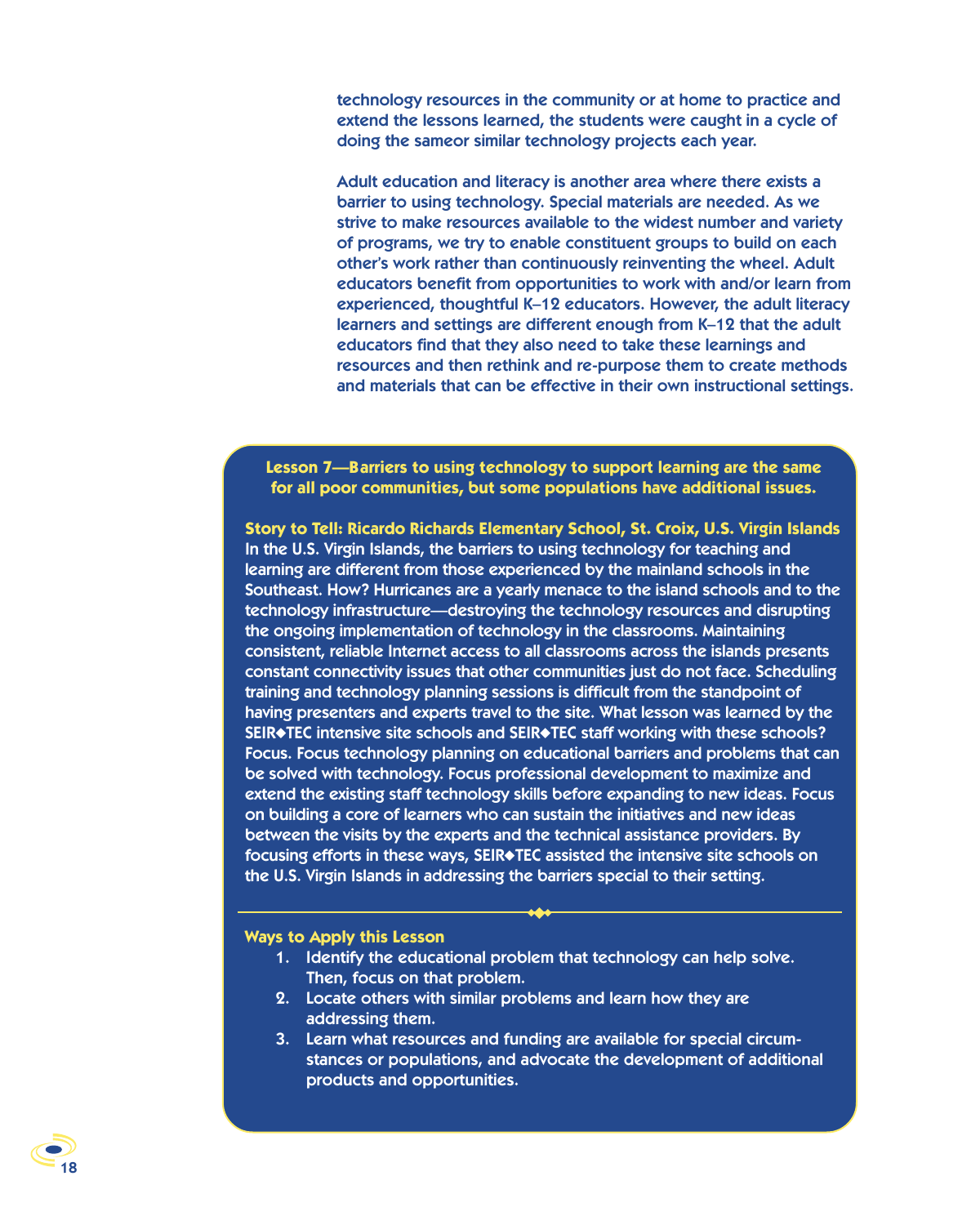## *8*

### Lesson #8 Evaluation is often the weakest element of technology programs.

Most schools, districts, and states have technology plans, but many of these plans still lack strategies or tools for determining whether the efforts have had any impact. Some states are now calling for a way to document the cost effectiveness of technology decisions. Others are attempting to connect technology plan goals with expenditures and with impact on student achievement. Districts are seeking ways to document any progress they have made in implementing their technology plan and just hoping that in doing so they can discover the impact on teaching and learning. Our observations in working with the intensive sites, selected districts, and the states in the region tell us that now is the time to focus on evaluation of technology impact. However, even if educators are ready to tackle this task, very few know how to design and implement such an evaluation program. They need models, tools, and strategies to help them gauge the progress of technology integration over time and determine the program's impact on teaching and learning.

- **a. Evaluation is a tiny aspect of most technology programs, for a variety of reasons:**
- All too often, technology plans lack a component for evaluating the success and effectiveness of the program. There may be a statement designating a person or committee with oversight for reporting technology progress, but little else is included in the plan. This stems perhaps from a lack of expertise in how to set up an effective evaluation program in technology and how to conduct an evaluation that will yield meaningful and useful results.
- Standardized tests seldom measure the kinds of things that technology is most likely to enhance, such as creativity, problem solving, critical thinking, design, school attendance rate, dropout rate, and discipline referrals. Yet, the documented impact on test scores as the result of technology use is what many political and community leaders are requiring. How to accomplish this daunting task of matching expectations with actual outcomes stalls many evaluations of technology's progress and impact.
- Evaluation is both an art and a science requiring substantial levels of specialized training. Designing an evaluation plan can be an intimidating process.

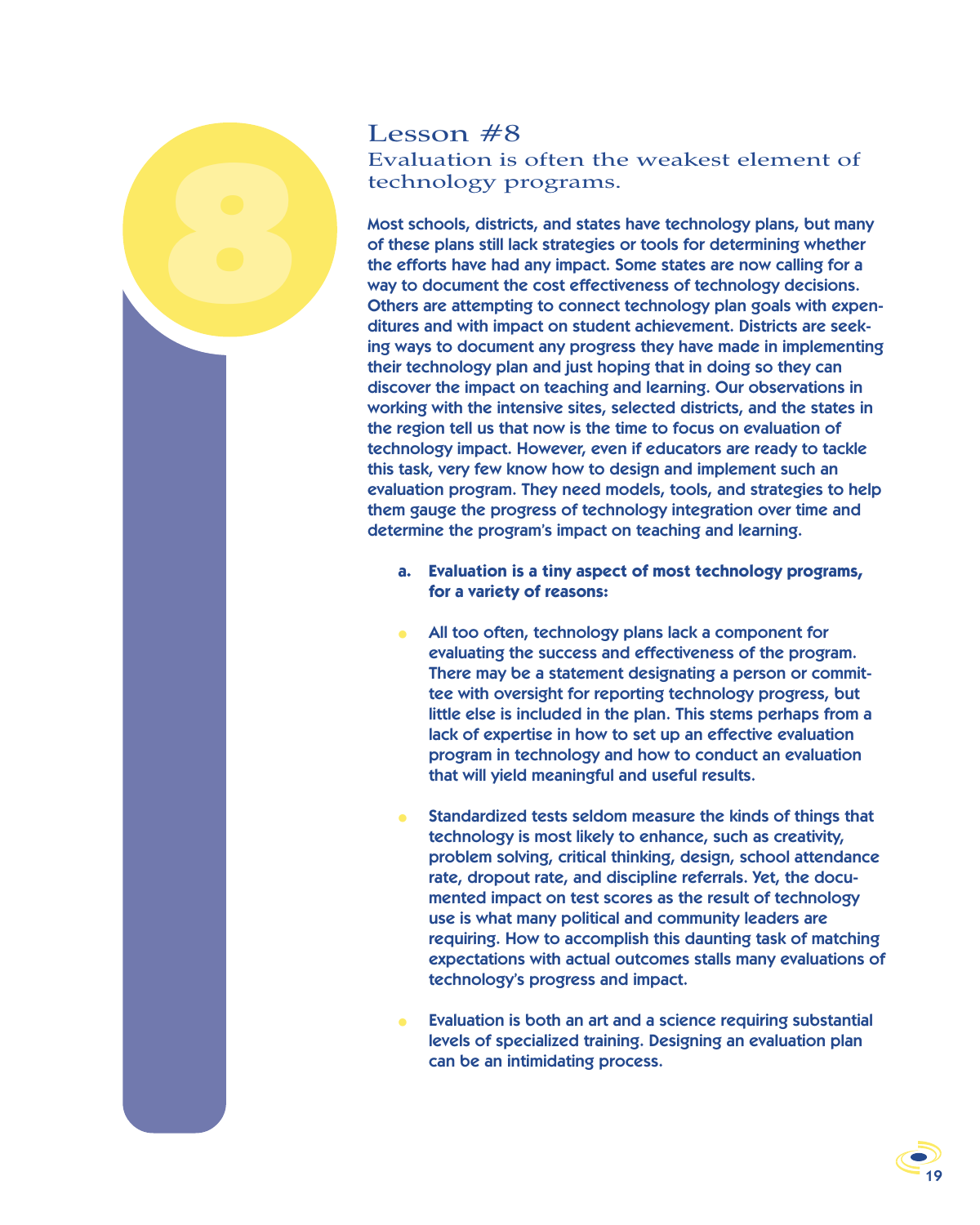- A rule of thumb is that ten percent of a project budget should be spent on evaluation. Many program leaders would rather spend the money on staff, infrastructure, or professional development than on evaluation.
- There aren't many educators who have expertise in both technology integration and program evaluation, so finding a good evaluator can be difficult.
- **b. Educators want tools to track progress.**

As we worked with state groups and with our intensive sites, we discovered that they need tools and processes to track and document their technology progress—tools that help them reflect on where they are and where they need to go with their technology initiatives. In the belief that helping educators reflect on their progress could accelerate the rate of progress, we developed the *SEIR*◆*TEC Technology Integration Progress Gauge* for use in the intensive sites. The *Gauge* is built around five domains of technology integration, principles of good practice for each domain, and indicators of progress for each principle. As the instrument was being developed, staff compared the domains and principles with other instruments such as the CEO Forum's *STaR Chart* and the Milken Exchange's *Frameworks for Technology Integration* to ensure that the *Gauge* covered all the bases. From using the instrument in our intensive sites, the teachers and administrators have reported that in addition to being a useful gauge for progress in general, the instrument is a good basis for discussing specific technology initiatives across the district. It also helped them see the bigger picture of technology integration by showing principles of practice that they have not yet addressed. Note: The *Progress Gauge* has recently been converted into a checklist and can be completed online through *Profiler*. *Profiler* is a tool developed by the High Plains RTEC that allows individuals or groups to respond to survey questions and immediately see their compiled data. To see the *Gauge* and other instruments that are available on *Profiler*, go to http://profiler.hprtec.org and select "sample surveys."

### **c. Success begets success.**

Savvy education leaders recognize that good evaluation can provide data that can be useful for purposes beyond determining a program's effectiveness and impact. For example, leaders can find evaluation an important source of information that can be used for planning. Another potential use of evaluation data is what we call "evidence of success." When evaluations yield data showing that a program or a particular strategy has a positive effect on teaching and learning, educators have the ammunition they need to build a case for continuation or expansion. After all, legislatures, school boards, and funding agencies like to know that the money they provide for technology initiatives goes to schools and districts that have a successful track record and are therefore likely to put the money to good use.

**Educators** sharing stories can help each other gain access to successful grants and technological rewards.

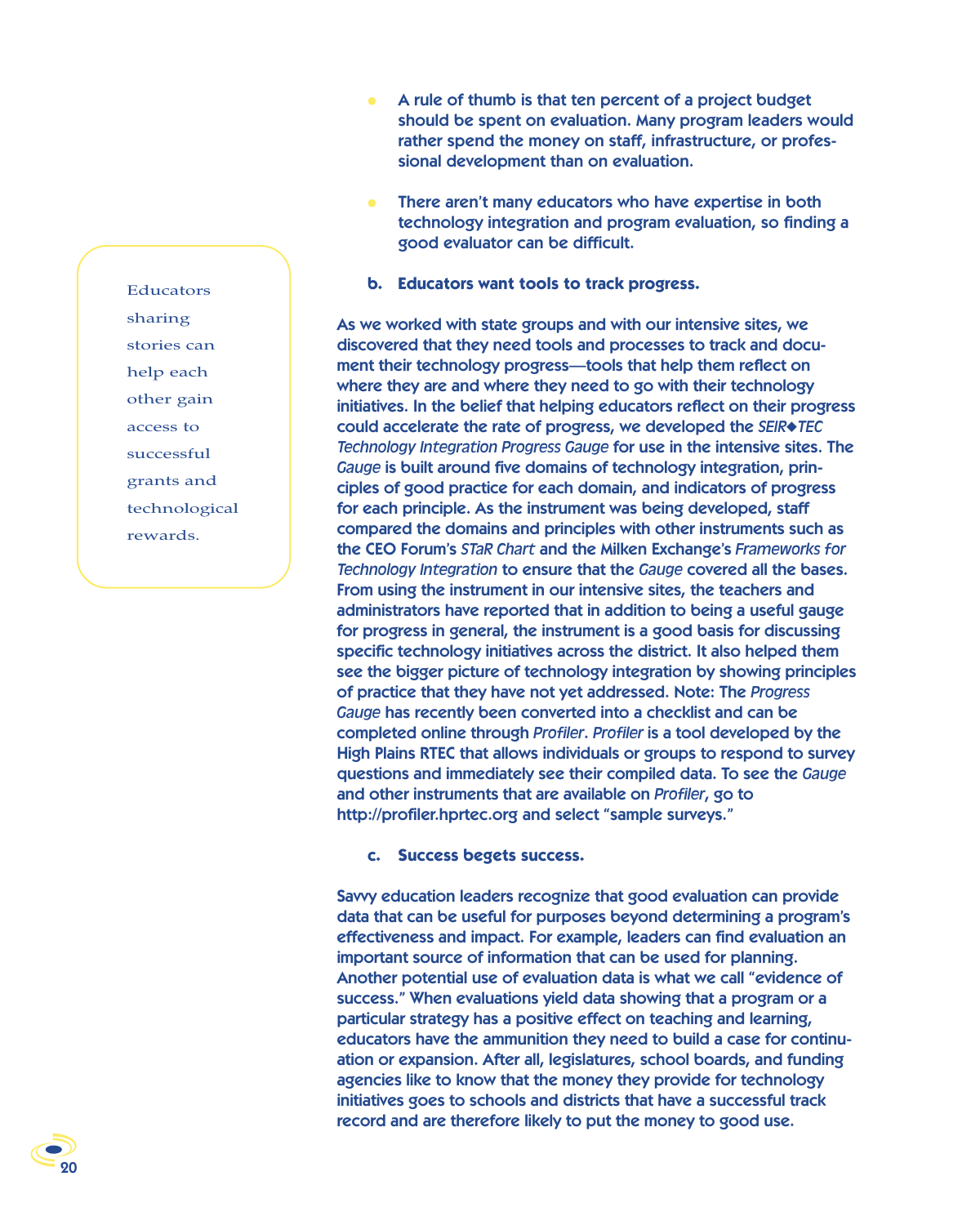SEIR◆TEC intensive site schools that have made the most progress are those that have parlayed recognition they have received for their efforts in SEIR◆TEC into funding opportunities. For example, the school board in South Boston, Virginia, was so pleased with the attention their middle school had received in the SEIR◆TEC newsletter and other venues, they appropriated \$180,000 for technology for the school. Booneville Middle School in Mississippi parlayed the awards received by math and science teachers into a multi-million-dollar environmental learning center. It may take a while, but if teachers and administrators tell their stories—for example, when applying for grants and awards—their efforts will eventually be rewarded.

### **Lesson 8—Evaluation is often the weakest element of technology programs.**

**Story to Tell: Jordan Hill Elementary School, Griffin, Georgia** The teachers and administrators at Jordan Hill Elementary School implemented strategies for using data not only to monitor their progress but also to identify needs and to plan professional development. For starters, they used the SEIR◆TEC *Technology Integration Progress Gauge* at the beginning and end of the school year to identify areas where they had moved forward and others where growth was still needed. Next, they developed a selfassessment instrument for teachers. The items are drawn from the district's technology standards for teachers, which are based on the ISTE standards, and are aligned with the five levels of teaching with technology that were identified by the Apple Classrooms of Tomorrow research. Teachers completed the self-assessment at the beginning and at the end of the school year. They used the summary data to identify needs for the upcoming year and to plan their professional development for the following year. Teachers and administrators were very excited about having a way to show the progress they had made, and they appreciated being able to tailor professional development to their skills and teaching objectives. Without tracking their progress over time, they would not have achieved this sense of growth as well as documented the impact of their technology program.

### **Ways to Apply this Lesson**

1. Think positively. Consider evaluation as a way of documenting success and identifying opportunities for growth.

◆ ◆ ◆

- 2. Identify at least one evaluation question for each program goal or objective.
- 3. Locate evaluation tools and modify them for your local needs and constituents.
- 4. Pause from time to time in order to reflect on your progress.
- 5. Share your successes.

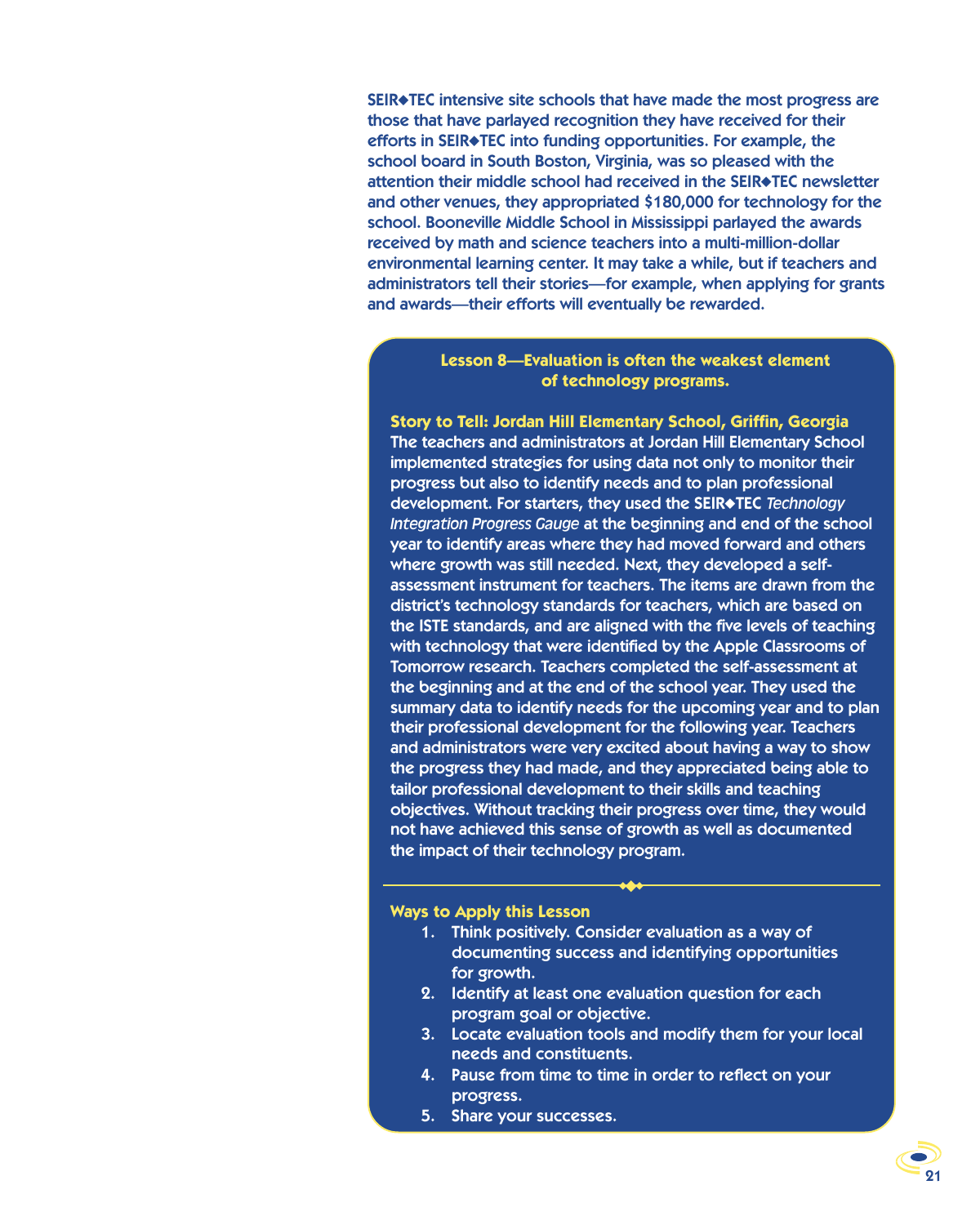# *R*

00

### Resources

Apple Computer, Inc. (1995). Changing the conversation about teaching, learning, & technology: A Report on 10 Years of ACOT Research. Cupertino, CA: Apple Computer, Inc. www.apple.com/education/k12/leadership/acot

Boethel, M., Dimock, K.V., and Hatch, L. (1999). Translation by D. Carreras. Insertando la technologia el salon de clases: Una guia para educadores. Durham, NC, SEIR◆TEC. www.seirtec.org/publications.html

CEO Forum. (1998). STaR Chart: A tool for assessing school technology and readiness. Washington, DC: CEO Forum on Education and Technology. www.ceoforum.org

Collins, D. (1997). Achieving your vision of professional development. Tallahassee. FL: SERVE.

Dwyer, D.C., Ringstaff, C., and Sandholtz, J.H. et al. (1991). Changes in teachers' beliefs and practices in technology-rich classrooms. Educational Leadership. 48 (4), 45-52.

enGauge: A framework for effective technology use in schools. (2000). Naperville, IL: North Central Regional Education Laboratory. www.ncrel.org/engauge

International Society for Technology in Education (ISTE) NETS Project (2000). National educational technology standards for students: Connecting curriculum and technology. Eugene, OR: ISTE. www.iste.org

Leadership (2000). Newsletter focusing on leadership for technology. Durham, NC: SEIR◆TEC. www.seirtec.org/publications.html

Leadership and the New Technologies web site: www.edc.org/LNT

Lemke, Cheryl and Coughlin, Edward (1998). Technology in American schools: seven dimensions for gauging progress. Milken Family Foundation. www.mff.org/edtech/

Profiler. (1999). An on-line tool for data collection and analysis. Lawrence, KS: High Plains Regional Technology in Education Consortium. http://profiler.hprtec.org

Recognizing and supporting teaching with technology (2000). Promising Practices in Technology Video Series. Tallahassee, FL: SERVE. www.serve.org

Sun, J., Heath, M., Byrom, E., Dimock, K.V., & Phlegar, J. (2000). Planning into practice. Durham, NC: SEIR◆TEC. www.seirtec.org/P2P.html

Using technology to enrich teaching (2000). Promising practices in technology video series. Tallahassee, FL: SERVE. www.serve.org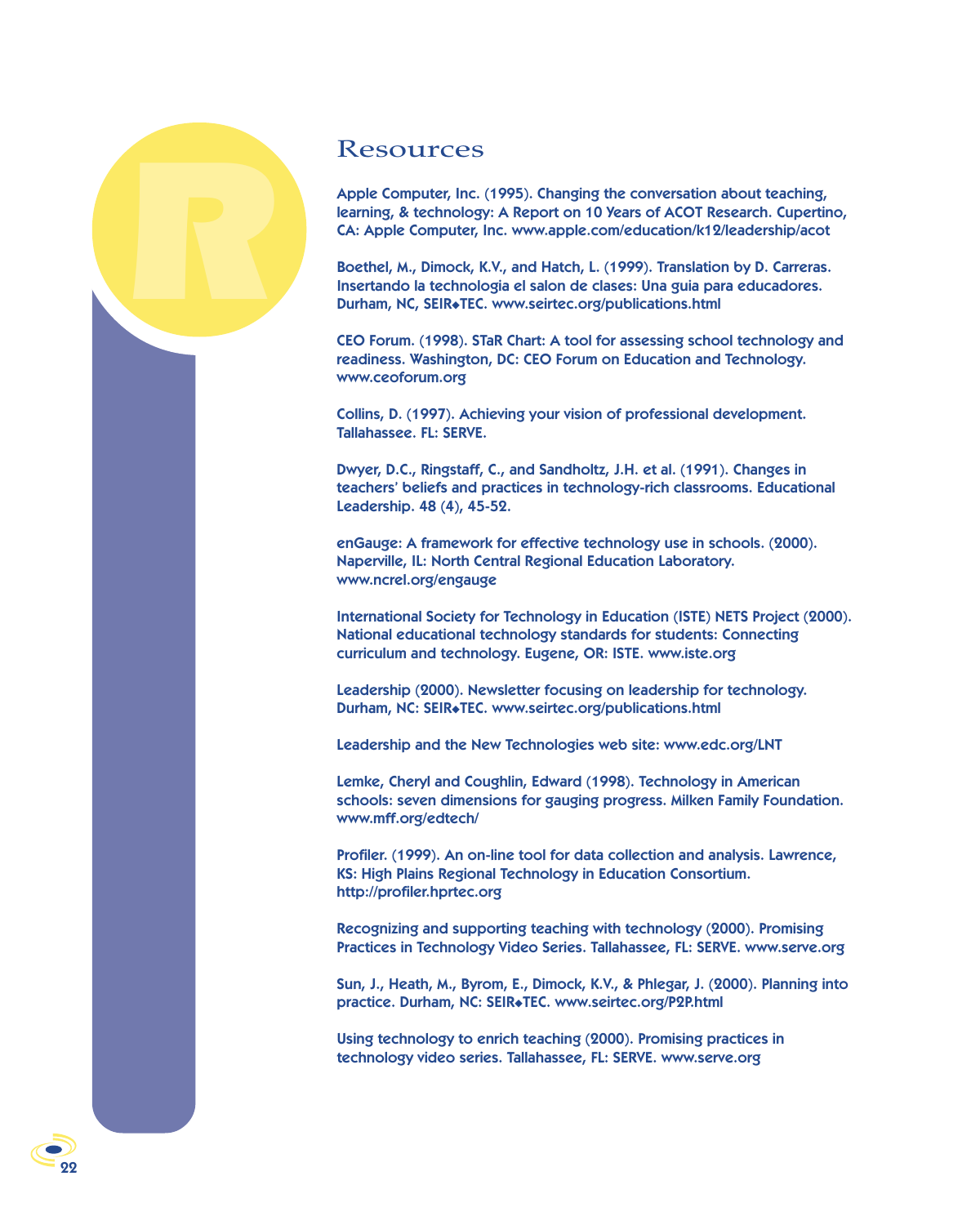### Eight Lessons Learned:

- 1. Leadership is the key ingredient.
- 2. If you don't know where you're going, you're likely to wind up somewhere else.
- 3. Technology integration is a s-l-o-w process.
- 4. No matter how many computers are available or how much training teachers have had, there are still substantial numbers who are "talking the talk" but not "walking the walk."
- 5. Effective use of technology requires changes in teaching; in turn, the adoption of a new teaching strategy can be a catalyst for technology integration.
- 6. Each school needs easy access to professionals with expertise in technology and pedagogy.
- 7. Barriers to using technology to support learning are the same for all poor communities, but some populations have additional issues.
- 8. Evaluation is often the weakest element of technology programs.

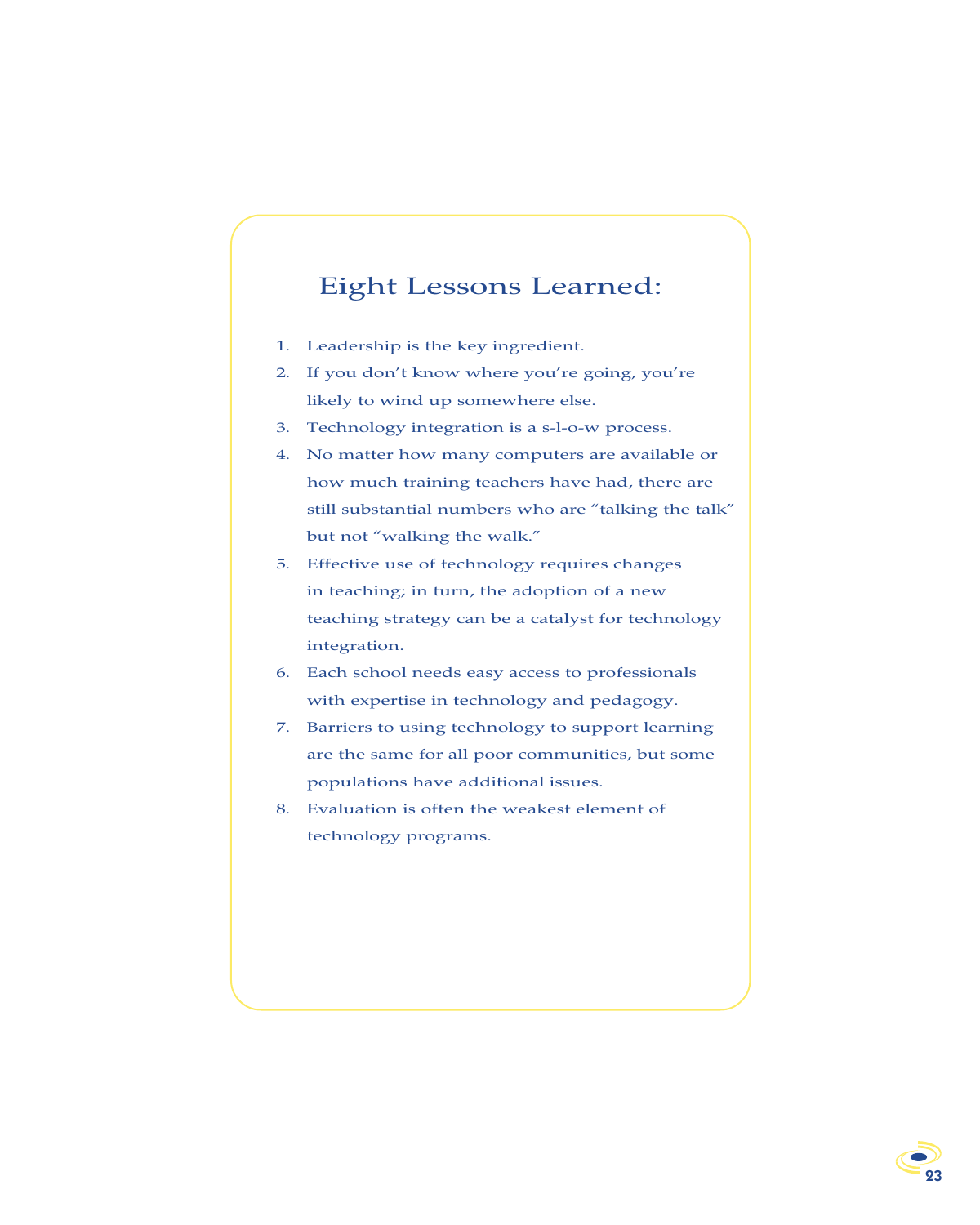### About SEIR◆TEC

SEIR◆TEC is one of ten federally funded regional technology in education consortia (RTEC). The three focus areas for SEIR◆TEC are leadership for technology, curriculum-based technology initiatives, and authentic professional development.

### **SEIR**◆**TEC Partners**

As a consortium of five organizations working together to support technology in underserved, resource-poor schools in the Southeast, SEIR◆TEC's lead organization is SERVE, which is affiliated with the University of North Carolina at Greensboro. Other partners are the Instructional Technology Resource Center at the University of Central Florida, Southern Regional Education Board, the National Center on Adult Literacy at the University of Pennsylvania, and Learning Innovations at WestEd.

### **www.seirtec.org**

The SEIR◆TEC website is the place to check for information, links, and downloadable files applicable to technology for teaching and learning.

Four primary areas are

- Professional Development
- **Technical Assistance**
- SEIR◆TEC Initiatives
- **Resources**

### **SEIR**◆**TEC Academies...Authentic Professional Development**

SEIR◆TEC offers two types of academies: the State Education Agency Technology Leadership Academy and the School/District Technology Leadership Academy. The academies are based on the Authentic Task Approach, developed by SEIR◆TEC partner, Learning Innovations at WestEd. These four-day, intense events are centered on teams of colleagues working on an identified issue in order to develop a plan of action or a product by the end of the academy. Academy schedules and initial information are posted on the SEIR◆TEC website and are available upon request.

> **SEIR**◆**TEC at SERVE 3333 Chapel Hill Blvd., Suite C-102 Durham, NC 27707 800-755-3277 toll free 919-402-1060 voice 919-402-1617 fax www.seirtec.org**

This document was developed by SEIR◆TEC (SouthEast Initiatives Regional Technology in Education Consortium) and is based on work sponsored wholly or in part by the Office of Educational Research and Improvement (OERI), under grant number R302A980001, CFDA 84.302A. Its contents do not necessarily reflect the views or policies of the OERI, the U.S. Department of Education, or any other agency of the U.S. Government.